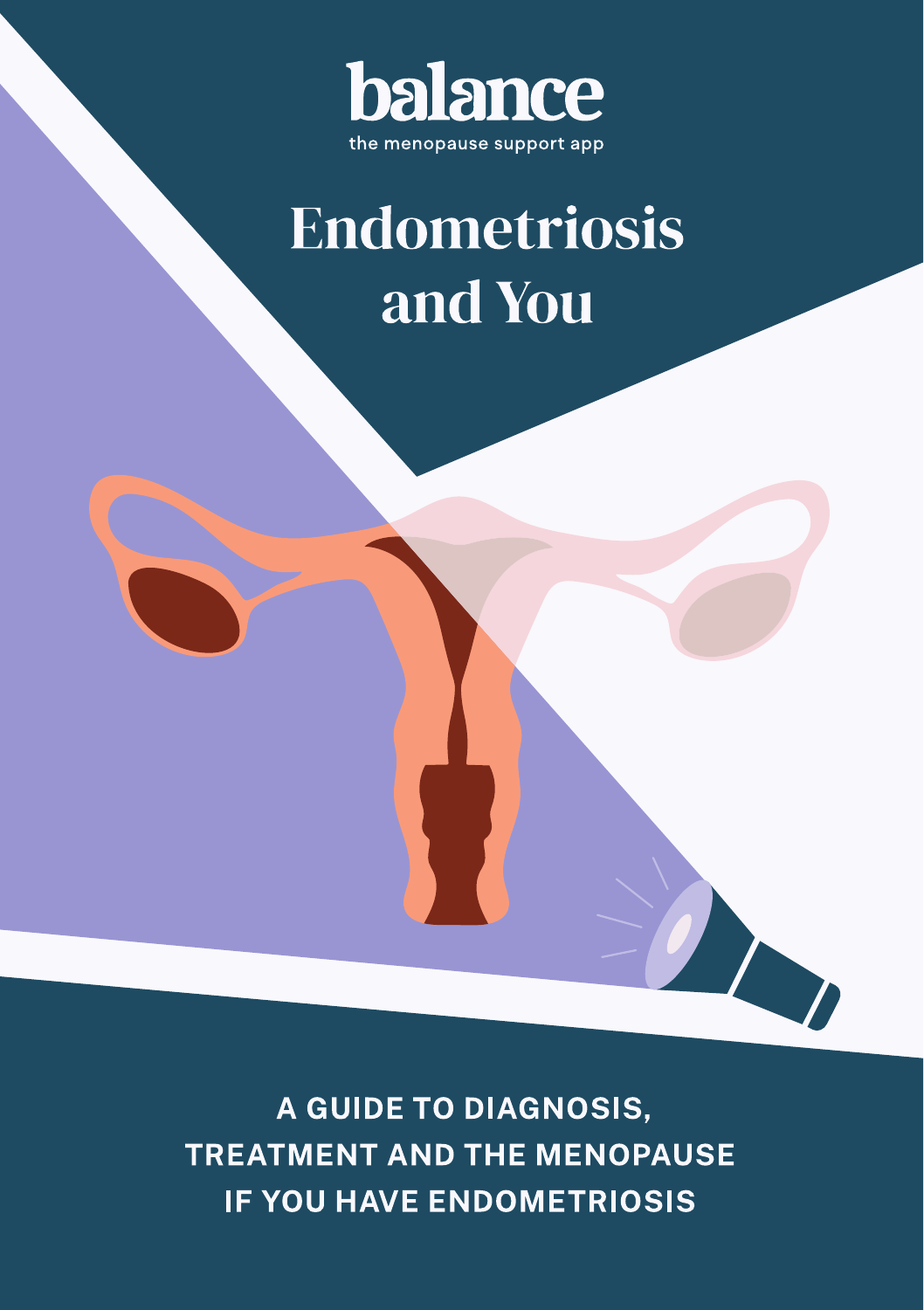# Endometriosis and You

A guide to diagnosis, treatment and the menopause if you have endometriosis

This booklet was written by Dr Louise Newson, menopause specialist, with contributions from Dr Catherine Taylor, GP and menopause specialist, and Vicki Shattock, who lives with endometriosis.

knowledge

In the UK, around 1.5 million individuals are living with endometriosis, but many people know very little about the condition. Symptoms can be hard to live with but often improve with the right treatment, so it's really important to get a diagnosis and a management plan that's right for you. It can sometimes take a long time to get a diagnosis, and if you're entering the perimenopause or menopause, you might feel unsure about whether you can, or can't, take HRT.

In this booklet, we take you through the symptoms of endometriosis, the treatment options available, and what you need to know about the menopause and HRT.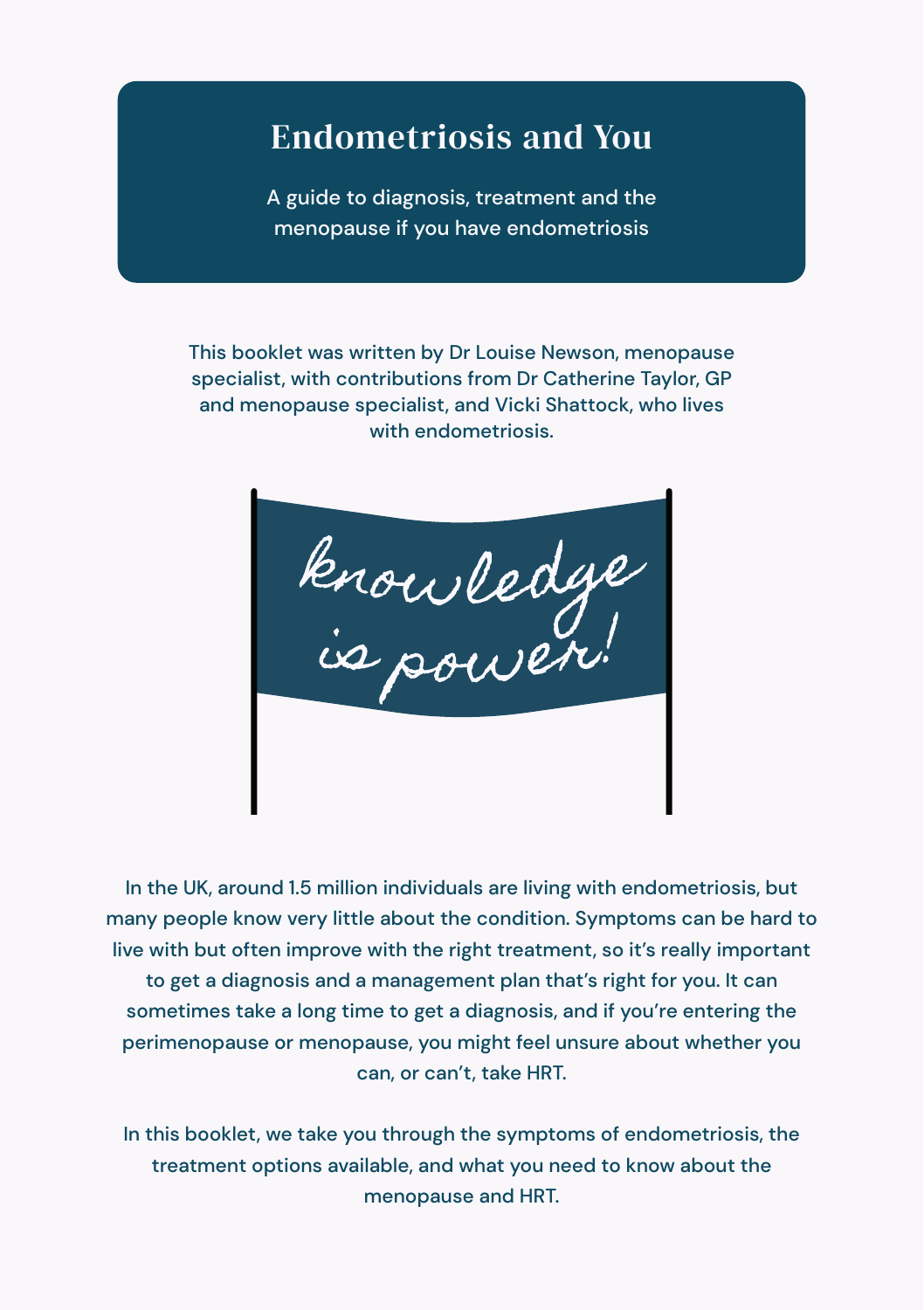### **Contents**

### **1-2**

**What is endometriosis?** What causes endometriosis?

### **2-3**

**What are the symptoms of endometriosis?**  Understand what's normal and what isn't

### **4-7**

### **Getting a diagnosis**  Problems getting a diagnosis

Tips for getting a diagnosis Implications for fertility

### **8-12**

### **Treatments for endometriosis** Pain relief Treatments to control your hormones Surgery

### **13-17**

### **Menopause, HRT and endometriosis**  Symptoms of the menopause Consider taking HRT Types and ways of taking HRT Are there any risks with HRT?

### **18-21**

**Living with endometriosis**  Wellbeing Sex and relationships Self-management Find support

### **22-23**

**Be your own advocate**  Tips for discussions with your doctor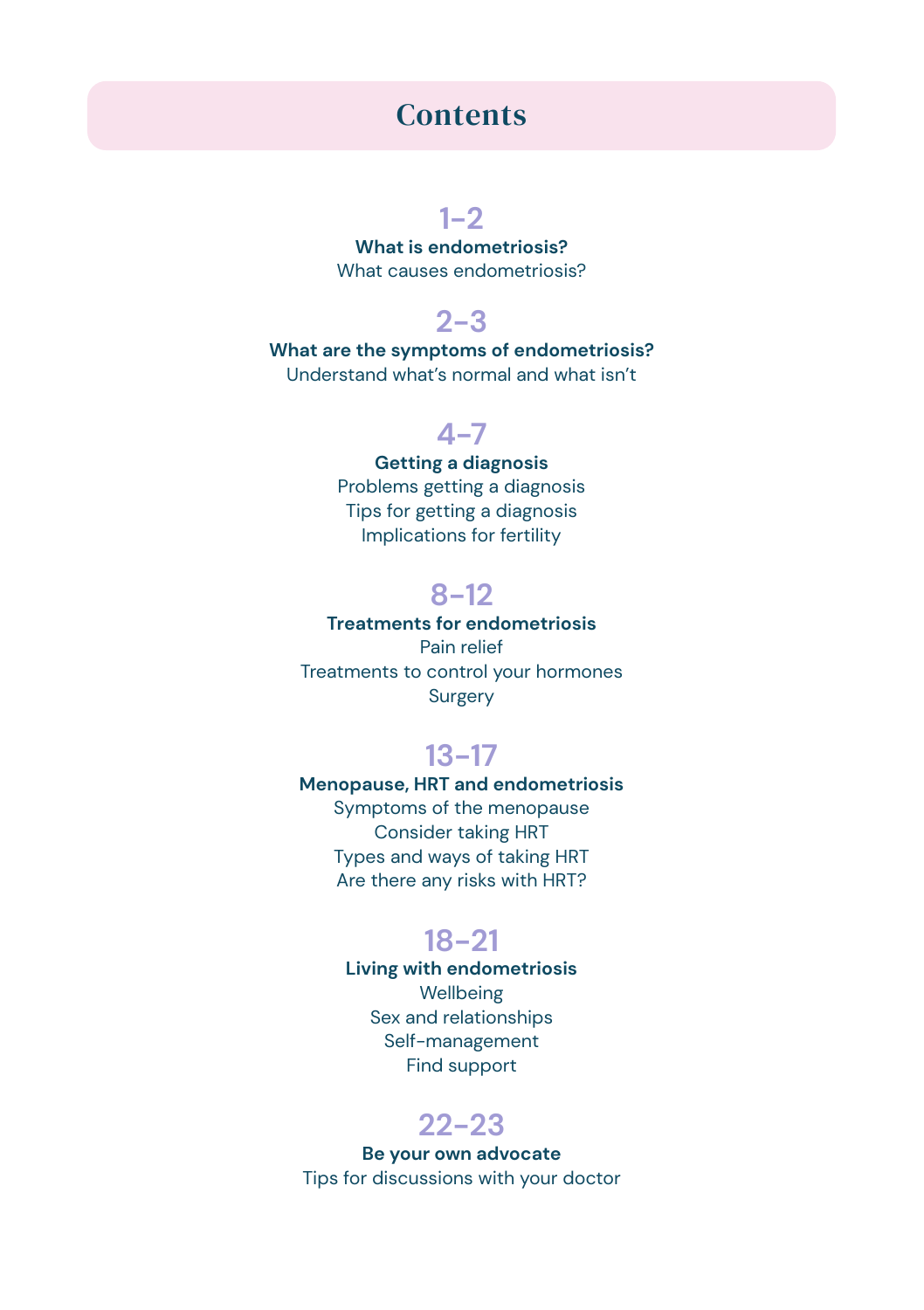### What is endometriosis?

Endometriosis is where cells very similar to the cells lining your womb are found in other areas of your body, which can often cause symptoms such as pain. The lining of your womb is called the endometrium. When similar cells are found elsewhere, this is endometriosis.

Patches of endometriosis are commonly found within your pelvis, for example, on your ovaries, fallopian tubes, on the outside of your womb, or on your bladder or bowel. In around 10% of cases, there are patches of endometriosis further away, such as on your lungs.

The lining of your womb responds to the hormones released from your ovaries during your menstrual cycle. The cells build up and cause thickening for half of the month, then there is a change in hormones and the lining of your womb sheds – this is your period.

The cells that line your womb have somewhere to go and can leave your body (a normal period), but the endometriosis cells lying elsewhere have nowhere to go, often causing pain and inflammation and over time, scar tissue can form.

Adenomyosis is where you have tissue similar to endometriosis inside the muscles of your womb. This is a separate but related condition.

Endometriosis can be quite mild, with one or two small patches in one area of your body, or you might have lots of patches over different organs. These can be on the surface of your organs, known as superficial endometriosis, or they can go deep into your tissues, known as deep infiltrating endometriosis. Endometriosis can grow and spread over the years.

### What causes endometriosis?

The exact cause isn't known, and it could be down to several factors at once, such as your genes, the environment, your immune system and inflammation. There's no way to prevent it and it's not caused by anything you have or haven't done.

### **Good to know:**

**Endometriosis is not an infection so you can't pass it on to anyone else, and it is not cancer.**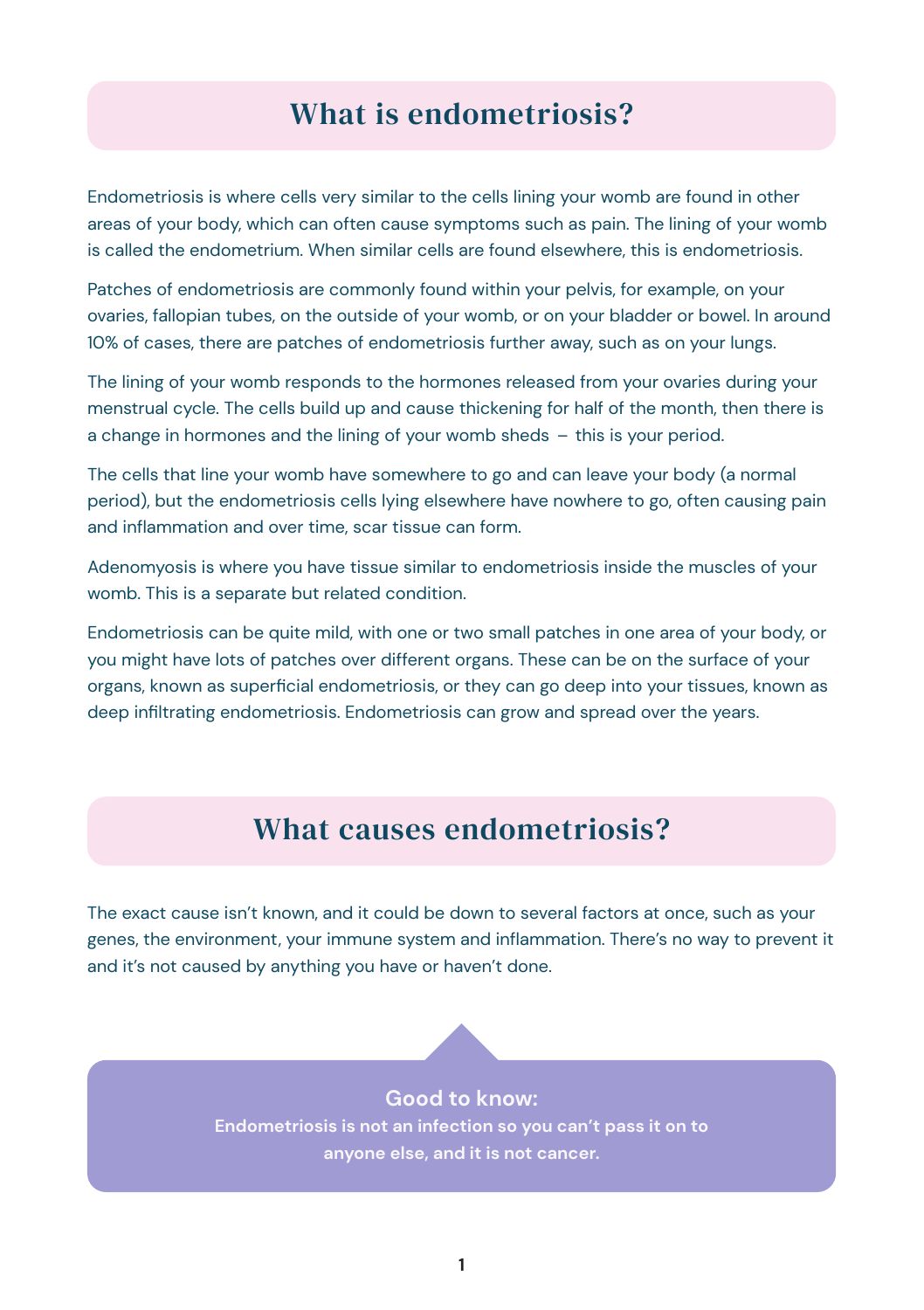

### What are the symptoms of endometriosis?

Symptoms vary, and no two individuals have exactly the same experience. Most people with endometriosis have heavy, painful periods from the time their periods start, and they tend to get worse over the years (unless they're taking the contraceptive pill which often eases the symptoms).

The symptoms tend to be linked to your menstrual cycle, coming on in the few days before and during your period, then calming down again. Some have symptoms throughout the month.

The main symptoms are:

- Painful, heavy periods
- Pain in your pelvis even between periods
- Pain during or after sex
- Pain when you pass urine and/or have a bowel movement
- Feeling very tired all the time (fatigue)
- Difficulty getting pregnant

There can be other symptoms too, such as irregular bleeding, pains in your back, chest or legs, and feeling low in mood.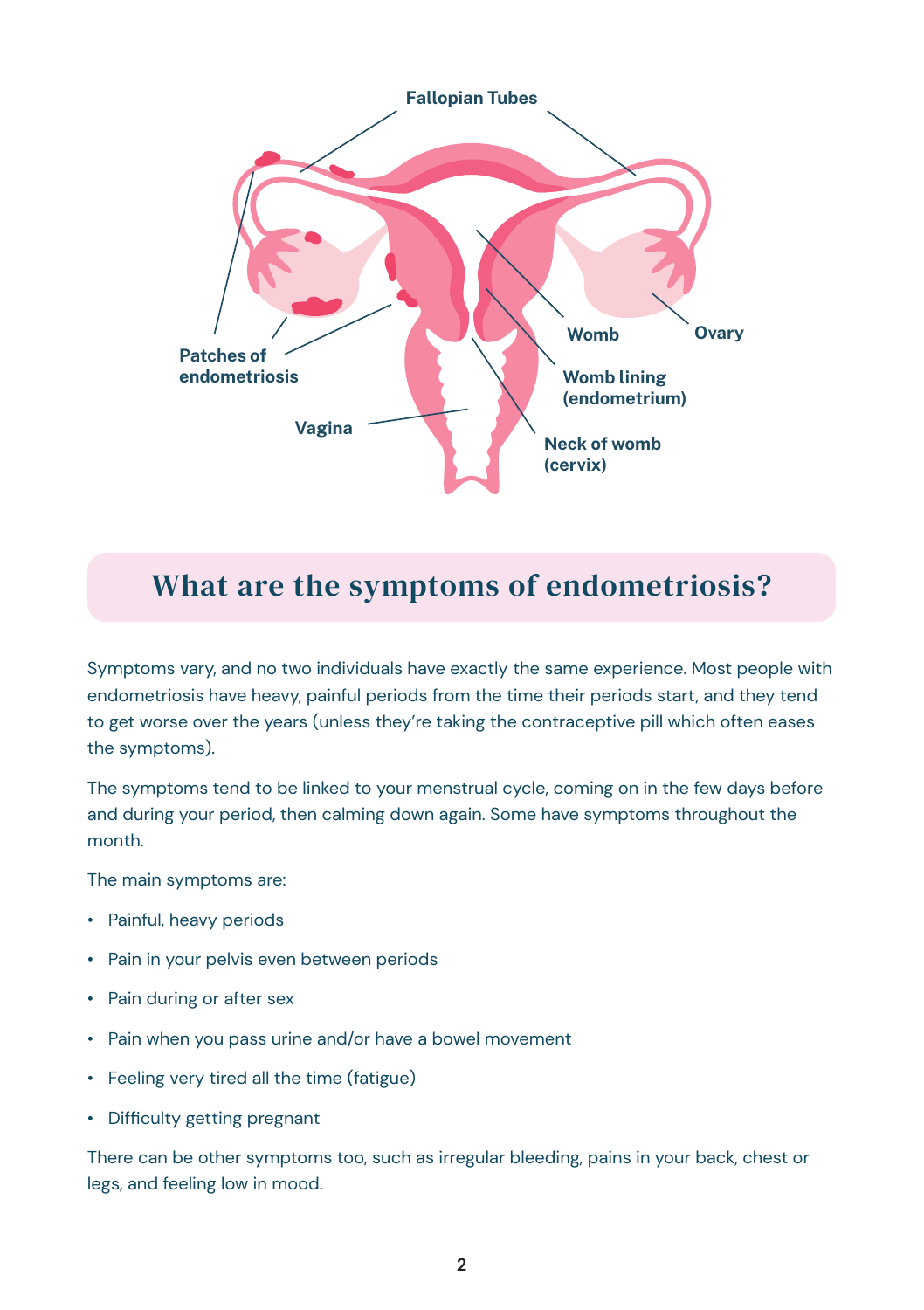### Understand what's normal and what isn't

It's quite common to have some pain or aching around your pelvis during your period. It's **not** normal to have so much pain and bleeding that you have to miss work, or you can't get on with the things you like doing such as socialising or going to the gym. You shouldn't have to change your tampons or pads more than about every two hours, you shouldn't have a lot of pain elsewhere in your body, and you shouldn't feel sick or pass out during your periods. Not everyone with these symptoms will have endometriosis, but it does affect one in ten people who have periods.

### **If your periods are affecting your quality of life and your ability to do things, speak to your doctor.**

Endometriosis is quite unusual in that the severity of the symptoms doesn't always match the extent of the disease. So, you might have only a few small patches of endometriosis but be in a lot of pain. Or, you might have very widespread endometriosis but have very few symptoms. Sometimes people only discover they have endometriosis when they're having tests for something else, for example, if they're trying to get pregnant.

Most individuals with endometriosis live a healthy and active life, but for some, it can have a major impact on their emotional and physical health. It can make you feel very tired and lacking in energy, you might feel down, frustrated and isolated, and the condition can sometimes cause infertility. The pain from endometriosis can, at times, stop you doing things and can affect work, your social life and your relationships. That's why it's important to be aware of it, to get a diagnosis and plan with your health professional of how to manage it.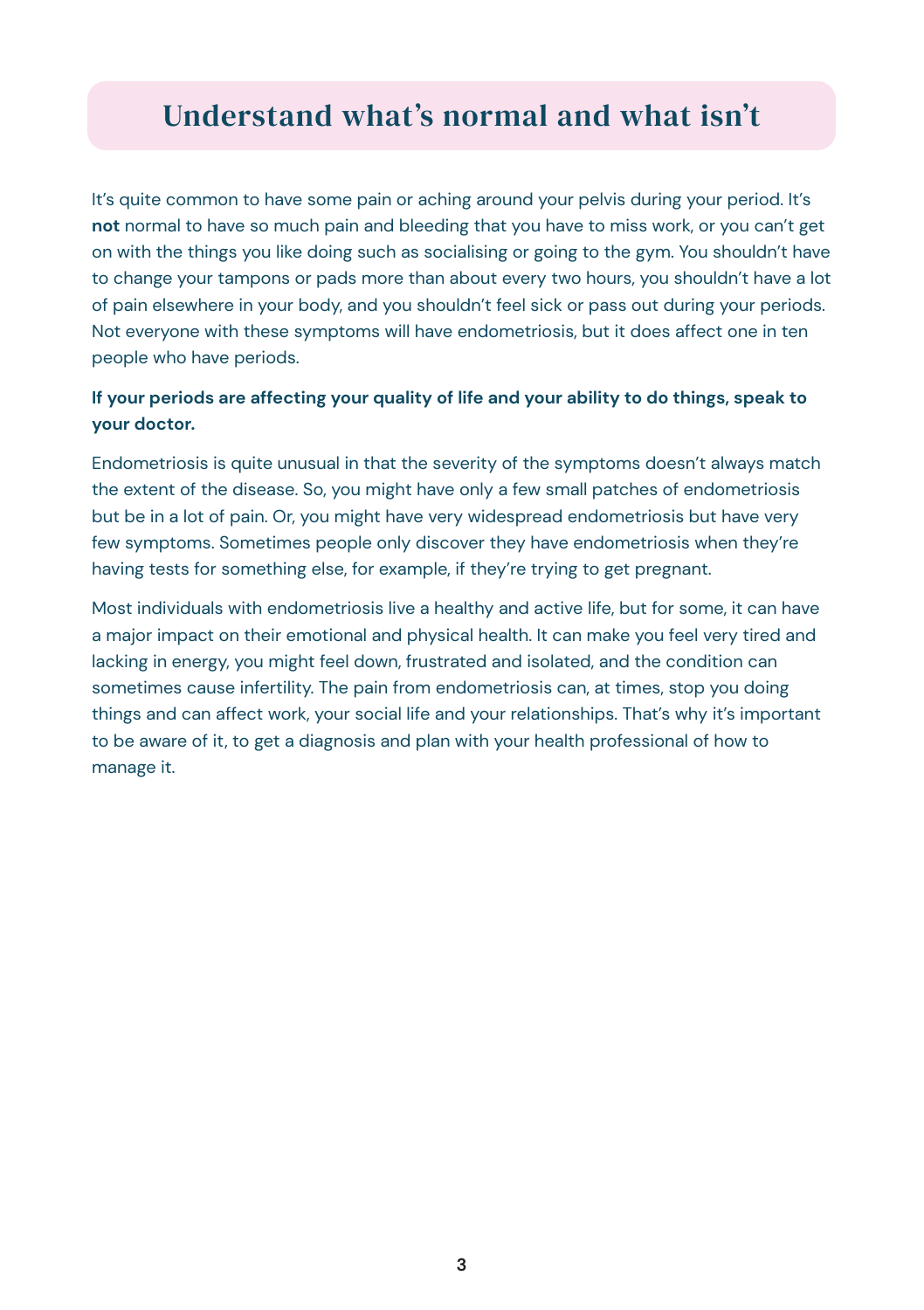# Getting a diagnosis

There are a number of tests and scans your GP can request to find out if you might have endometriosis.

#### **Laparoscopy**

The gold standard route for a definitive diagnosis of endometriosis is with a laparoscopy. This is where a surgeon looks inside your pelvis using a thin, flexible tube with a light and a camera on the end (called a laparoscope) which they insert through small cuts in the skin of your abdomen. This is done under a general anaesthetic.

The surgeon might treat patches of endometriosis there and then, or they might do a biopsy, where they remove some tissue to be looked at under a microscope to give them further information.

A laparoscopy isn't a perfect test and it's possible to miss endometriosis (if the cells are microscopic or the surgeon is inexperienced) but at the moment it's the best tool available.

#### **Other tests**

It's unlikely that you will be referred for a laparoscopy straight away as it involves surgery and a general anaesthetic. There is no one simple way to get a diagnosis before that stage, but other tests can be useful for getting an idea of what's going on.

- Abdominal examination where the doctor feels your tummy area
- Internal examination where the doctor looks and sometimes feels inside your vagina
- Blood tests
- Ultrasound scan of the pelvis and abdomen
- CT or MRI scan

Scans can be enough to identify adenomyosis (endometriosis inside the walls of the womb). but further tests may be needed to confirm it.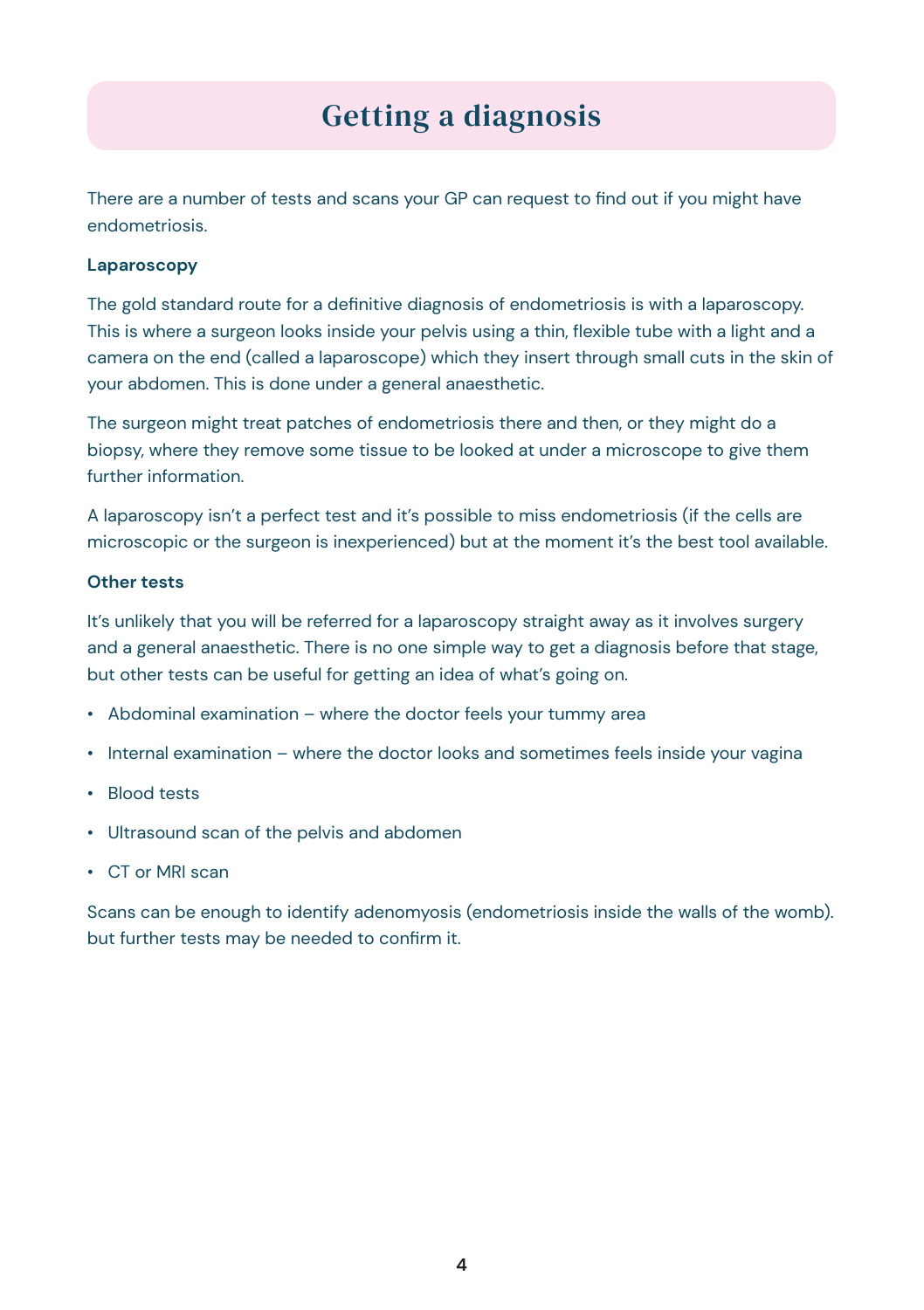### Problems getting a diagnosis

It can take a long time to get a diagnosis – on average it takes around seven years – and there are a number of possible reasons why.

- The symptoms vary from person to person and can be quite general, such as feeling tired or depressed, so it's not obvious what's causing them.
- The symptoms can look like other conditions such as IBS (irritable bowel syndrome).
- Sometimes people have more than one condition at once, making a diagnosis more challenging.
- There is no simple test that makes diagnosis straightforward.
- There's an expectation and acceptance that periods can be heavy or painful, so it might not get mentioned and doctors might not investigate it.
- Most people either haven't heard of endometriosis or don't know much about it. Even GPs, who have very broad knowledge of a huge number of conditions, won't necessarily have specialist knowledge of endometriosis.

### **The pill is helpful for managing symptoms but….**

**If you have heavy or painful periods, your doctor might prescribe the oral contraceptive pill, which often makes your periods much lighter and less painful. This is a valid treatment for managing heavy periods, but on the flip side it can mask underlying endometriosis, meaning you might not know you have endometriosis until you stop taking the pill. It's helpful for you and your doctor to be aware of this.**

**If a diagnosis of endometriosis has already been made, or is suspected, the oral contraceptive pill can be a useful part of the treatment. Sometimes the pill is prescribed for a trial period of time to see if symptoms improve, if they do, it can indicate that there might be endometriosis present and your doctor might refer you for further investigations.**

It's quite common to have to see multiple health professionals before you find out what's going on. Even gynaecologists can miss endometriosis if it's not their specialist area.

Unfortunately, sufferers are sometimes made to feel like 'it's all in your head' or 'you just have heavy periods'. This can be really stressful and impact on your mental health as well as eroding your trust in health professionals.

Most professionals really want to help. Make sure you're doing your part by keeping track of your symptoms and communicating them clearly, and find out as much as you can about endometriosis so you know the signs and treatment options available.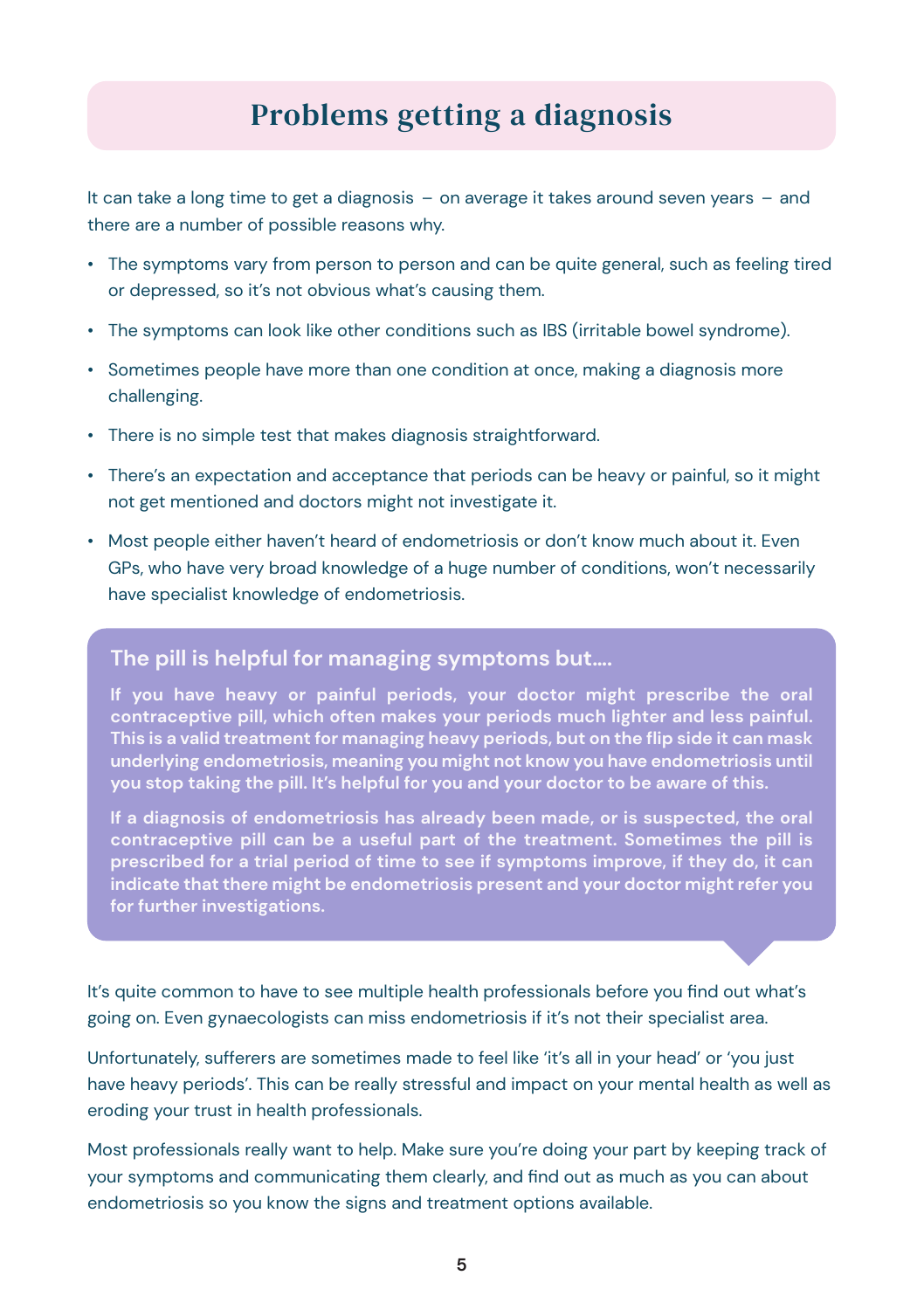## Tips for getting a diagnosis

**Keep a pain and symptom diary.** The more information you can give your doctor, the more likely they are to recognise what's going on. Keep a record of your periods and any symptoms you have. Be as detailed as possible, for example, note how heavy your periods are, if you have any pain, where in your body you felt it, how bad it was, and any other symptoms such as tiredness or bowel problems. You can download a pain and symptom diary from www.endometriosis-uk.org. If you're showing signs of perimenopause or menopause, you can also track all your hormone related symptoms and periods using the free balance menopause support app from www.balance-menopause.com/balance-app/.

Ask for a second opinion. If you feel you're not making progress with your GP or healthcare professional, you can ask for a second opinion. You should be able to see another GP or clinician in the same practice who may have a special interest in 'women's health'.

**Ask to see a gynaecologist who specialises in endometriosis.** If you or your GP wants you to see a specialist, ask if your GP knows of a gynaecologist with a special interest endometriosis. You can find out about specialist centres and health professionals from the British Society for Gynaecological Endoscopy.

**See a specialist privately.** If you need more specialist care and you have the funds available, you can see a specialist gynaecologist privately. You may be able to have tests privately and still have treatment on the NHS, as the specialist can write to your GP advising a management plan.

**Don't give up!** It can be really frustrating and isolating having to go through various health professionals and push for tests, especially if you feel you're not being taken seriously. Don't give up. It's really important you find out what's going on and remember there are many doctors who do want to help.

**"There's peace in getting a diagnosis, it means you and your doctor know that something is really there. Don't be confined to sitting at home every day. Play your part, do your research, keep a symptom diary and then push for answers, don't be pushed aside."** 

 **Vicki Shattock**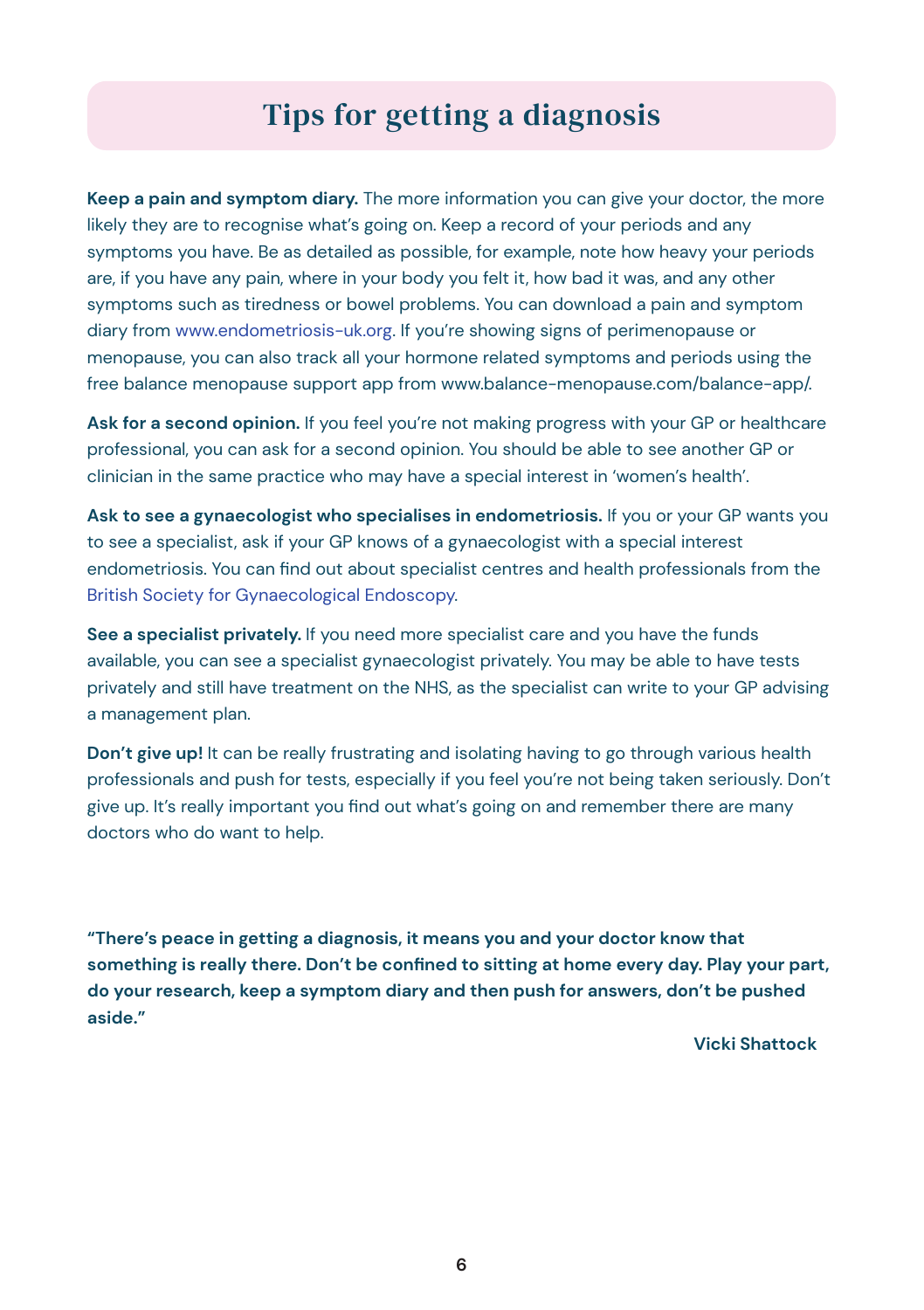# Implications for fertility

Having endometriosis can cause fertility problems, although the reason why isn't always known. It affects fertility in 30-50% of the people diagnosed, but that also means that more than half *are* able to get pregnant without any medical help at all.

If endometriosis does affect your fertility, there are usually options and chances of pregnancy can improve after surgical treatment to the endometriosis by laparoscopy. IVF might also be an option for you if you don't manage to conceive naturally. This is something you can discuss further with your doctor and have a referral to a fertility clinic if necessary.

You can get more information and support about fertility from www.fertilitynetworkuk.org and www.fertilityfriends.co.uk

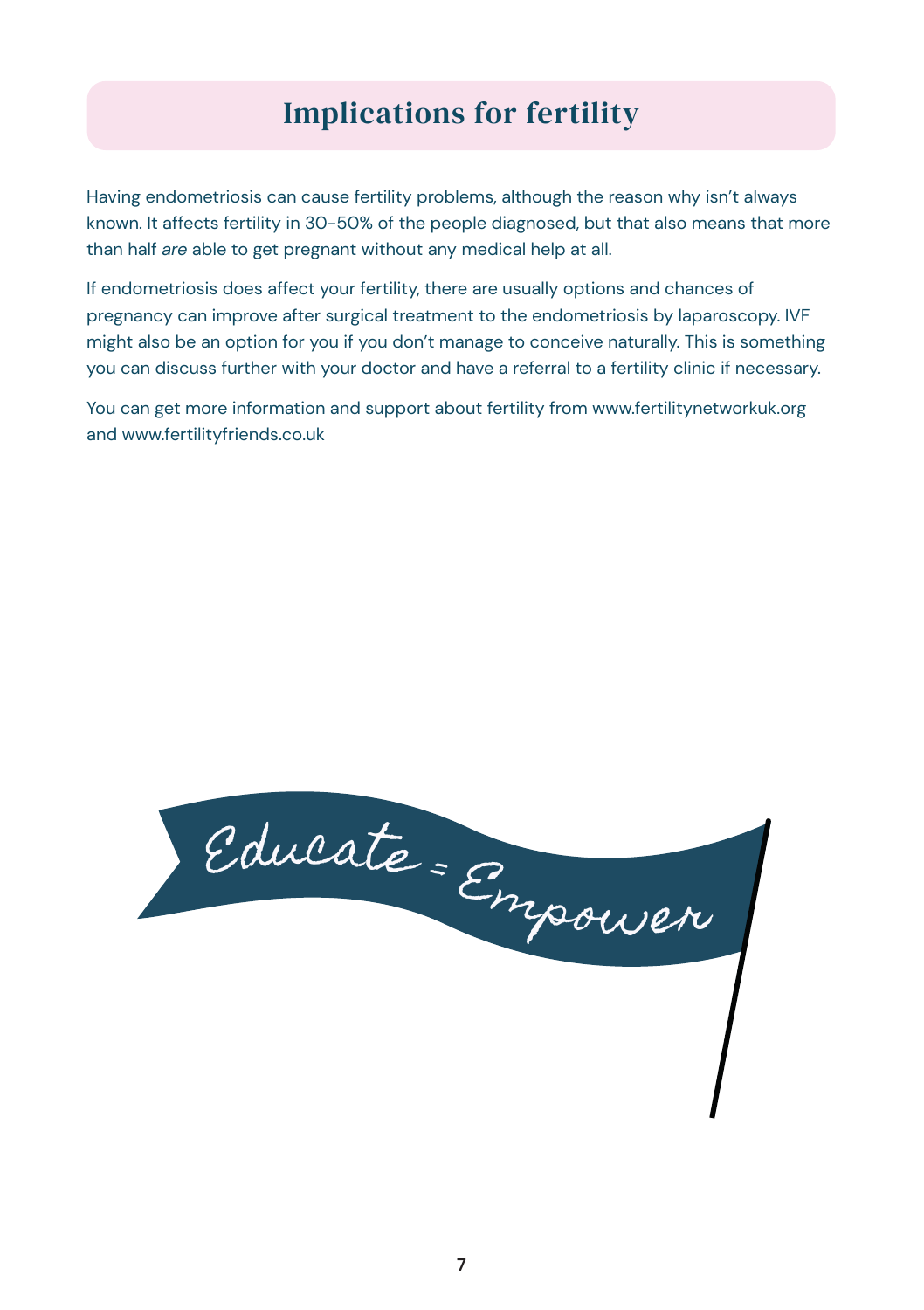### Treatments for endometriosis

Treatments generally aim to manage endometriosis and the associated symptoms, and they can make a big difference. Which treatments are suitable for you will depend on your age, whether you would like to become pregnant in the future, how extensive the endometriosis is, your symptoms, and how much they are affecting you.

### **You have the right to be involved in your treatment decisions**

**The treatments you have should be a joint decision between you and your health professionals. You don't have to have any treatments you don't want. Ask questions and make sure you know all your options – and their pros and cons – before you make any decisions. Take your time to think things through, there's usually no rush.** 

Different options are right for different people. You might have to try several options before you find what works for you, and this might change over time. Keep in touch with your health professionals about any changes in symptoms or side effects you're experiencing.

#### **Treatments for endometriosis include:**

- **pain relief**
- **treatments to control your hormones**
- **surgery.**

**Pregnancy does not cure endometriosis. Some individuals are told that getting pregnant will put an end to their symptoms. This might be true while you are pregnant because your hormones no longer go through a monthly cycle. But pregnancy does not get rid of the endometriosis and the symptoms usually come back after you give birth and your menstrual cycle starts again.**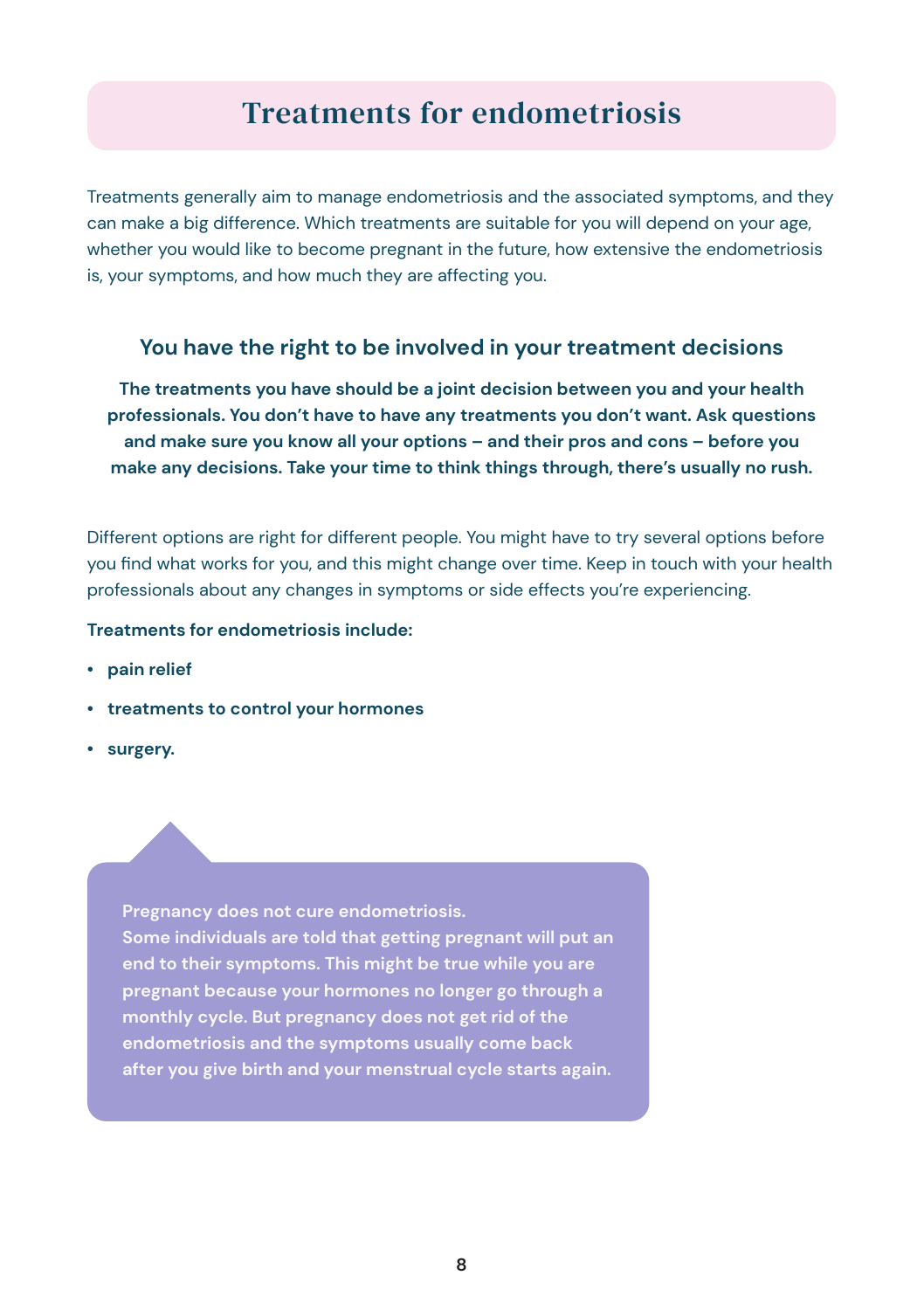# Pain relief

There are different options for pain relief depending on what you need.

- Painkillers such as paracetamol for mild pain.
- Ibuprofen and other NSAIDS (non-steroidal anti-inflammatory drugs). For these to work, it is best to start taking them a few days before you expect your period or pain to begin. (Bear in mind regular use of NSAIDs can affect your stomach so you may require additional medication to prevent this).
- Codeine-based pain killers for more severe pain. These can cause constipation so they might not be right for you if you have bowel symptoms, and they can become addictive if relied upon heavily.
- Antidepressants. While mostly used to treat depression, they can help to reduce pain as well.
- TENS machines (Transcutaneous Electrical Nerve Stimulator machines). These are small machines with electrodes you stick to your skin which send electrical impulses into your body to relieve pain. Speak to your doctor before trying one because they are not suitable for everyone.

### **Make yourself comfortable**

### **You might find some simple ways to make yourself more comfortable and relaxed when you are in pain. Heat or warmth can help. Try using a hot water bottle, heated wheat bags, or a hot bath.**

**See a physiotherapist.** There are physiotherapists who specialise in pelvic floor health. They can give you exercises and techniques to strengthen and relax the muscles in your pelvis, as your muscles can tense up when you're in pain.

Seeing a physiotherapist can help reduce pain and support your bladder and bowel problems, which can all help your mental health. It can also be very helpful after surgery (see page 11).

**Visit a pain clinic.** Some hospitals and trusts have pain clinics which specialise in supporting people with long-term pain. Ask your GP if they can refer you.

**"Your emotions can impact your physical health, and in turn your physical health can impact your emotions. If you're in pain, your body can tense up. Try yoga, Pilates and breathing techniques to relax your mind and body, you don't always need to reach for the painkillers."** 

 **Vicki Shattock**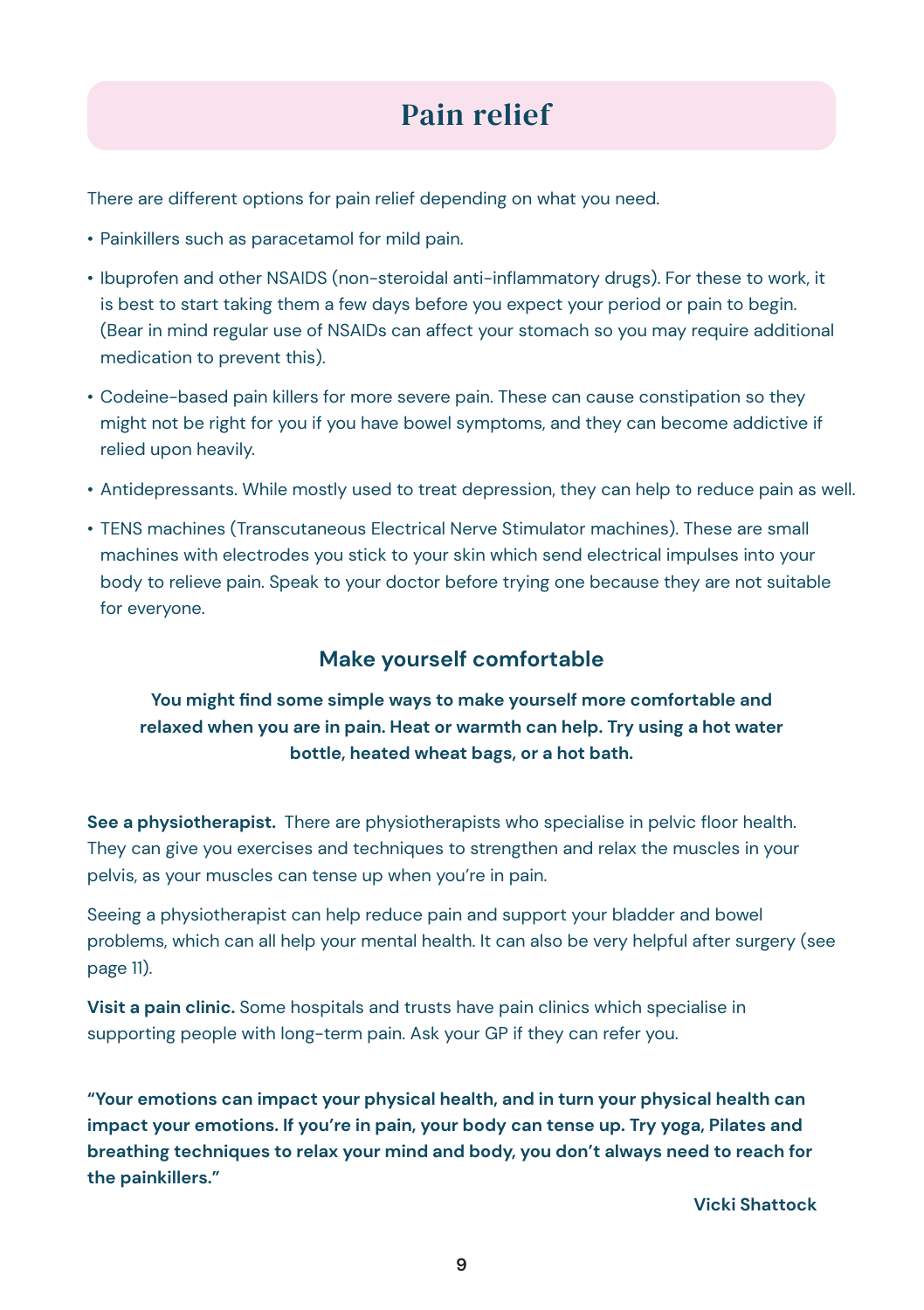### Treatments to control your hormones

Endometriosis cells respond to your hormones, so medicines to regulate your hormones can help with symptom control. In simple terms, the hormone estrogen causes the cells to grow in the lining of the uterus wall. It causes the same thickening to cells inside the deposits of endometriosis. The hormone progesterone (or a progestogen) prevents the womb lining from thickening and keeps the cells thin and healthy, if it's present in enough quantities.

The following treatments are for people who are still having regular periods and not yet showing signs of perimenopause. They all work to stop or minimise your periods and amount of bleeding and pain:

- Combined oral contraceptive pill (known as 'the pill') containing estrogen and a progestogen, often taken on a continuous or 3-monthly basis.
- Progestogens Mirena Coil inserted into uterus, oral medication such as Medroxyprogesterone (Provera), Norethisterone (Primolut), Dydrogesterone (Duphaston) or Depo-Provera injection.
- GnRH analogues, examples include Prostap injection, Zoladex, Synarel, block all sex hormones in your body. They are often used with 'add-back estrogen' to prevent the onset of menopause symptoms.

All of these treatments work to suppress symptoms but do not stop the endometriosis tissue from occurring or growing.

> **There is a myth that if a temporary menopause caused by GnRH analogues supresses your endometriosis symptoms, surgically removing your womb and/or ovaries might be a good option for you. This isn't necessarily true because, even if your symptoms are supressed, the endometriosis could still be growing elsewhere, and surgery might not solve the problem.**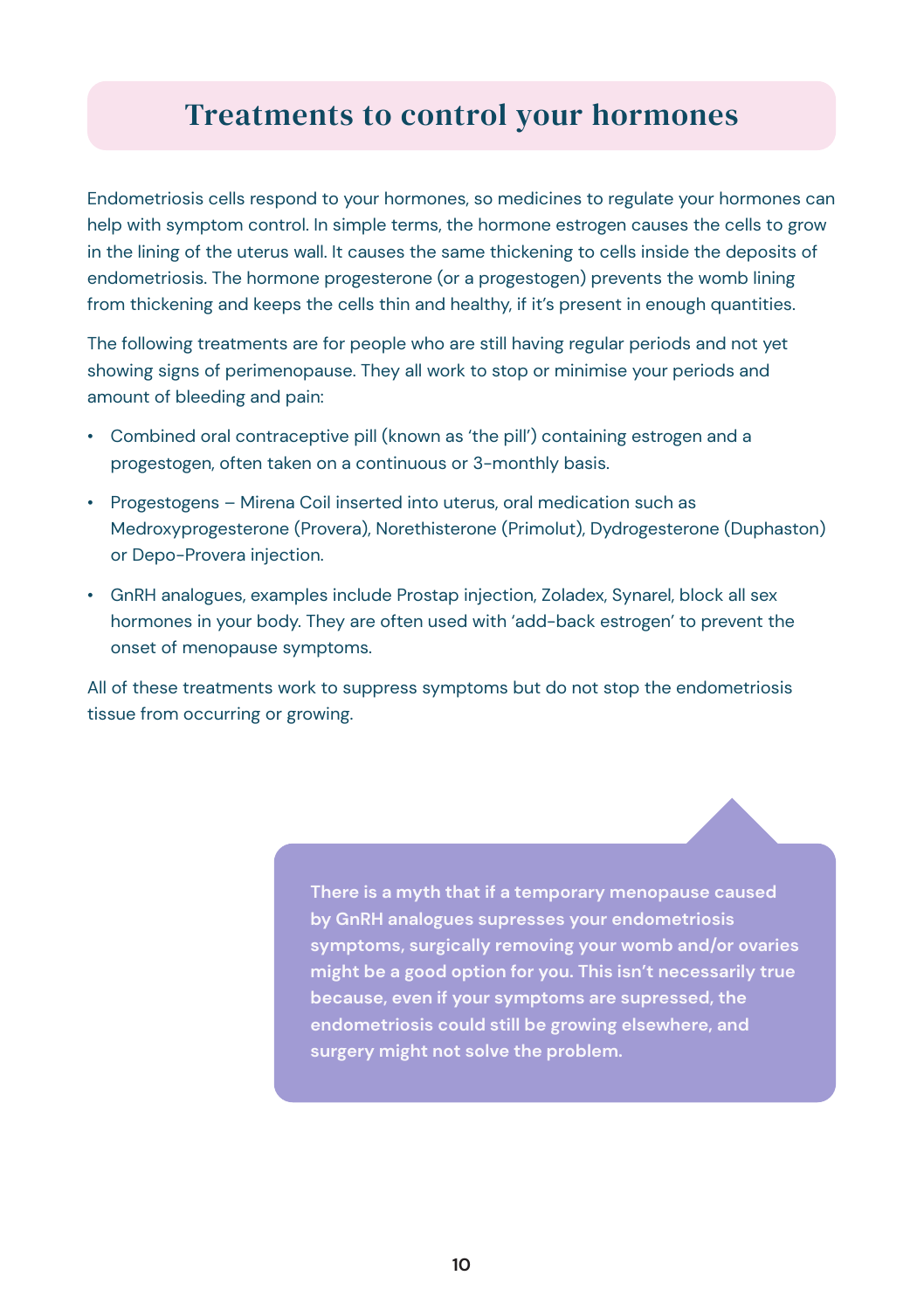# **Surgery**

If your endometriosis is more severe and other treatments have not helped enough with your symptoms, you and your doctor might discuss surgery. Surgery is the only way to remove the endometriosis itself. It can be done to remove any patches of endometriosis, or remove the organ or part of the organ where they are growing.

Be aware that surgery will only stop the symptoms caused by the endometriosis tissue you have removed. It can be hard to find all the patches of endometriosis, and if there are any left inside your body, it's likely that you will still have symptoms. All surgery can have risks, so make sure you discuss these with your doctor.

#### **Laparoscopy**

Surgery can be done with a laparoscopy (keyhole surgery) and the surgeon will cut away the areas of endometriosis. This is the gold standard treatment and should be done by a BSGE (British Society for Gynaecological Endoscopy) accredited surgeon. Burning or lasering the tissue is another option and this removes the surface of the cells but can leave some endometriosis behind, which may continue to grow and cause further issues and need for repeat surgeries.

#### **Surgery to remove your womb (hysterectomy)**

If you have endometriosis on your womb (uterus), you might be offered surgery to remove your womb, known as a hysterectomy. Many people go into an early menopause within about five years of a hysterectomy if their ovaries are not removed. If your ovaries are also removed at the same time, then you will be menopausal straight after the surgery surgery (known as surgical menopause).

#### **Surgery to remove your ovaries (oophorectomy)**

If your endometriosis is affecting your ovaries, then they might be removed. This is called an oophorectomy. Because estrogen is made by the ovaries, this operation will cause a sudden menopause. This is also the case if your ovaries are removed as part of your hysterectomy, even if they were not affected by endometriosis.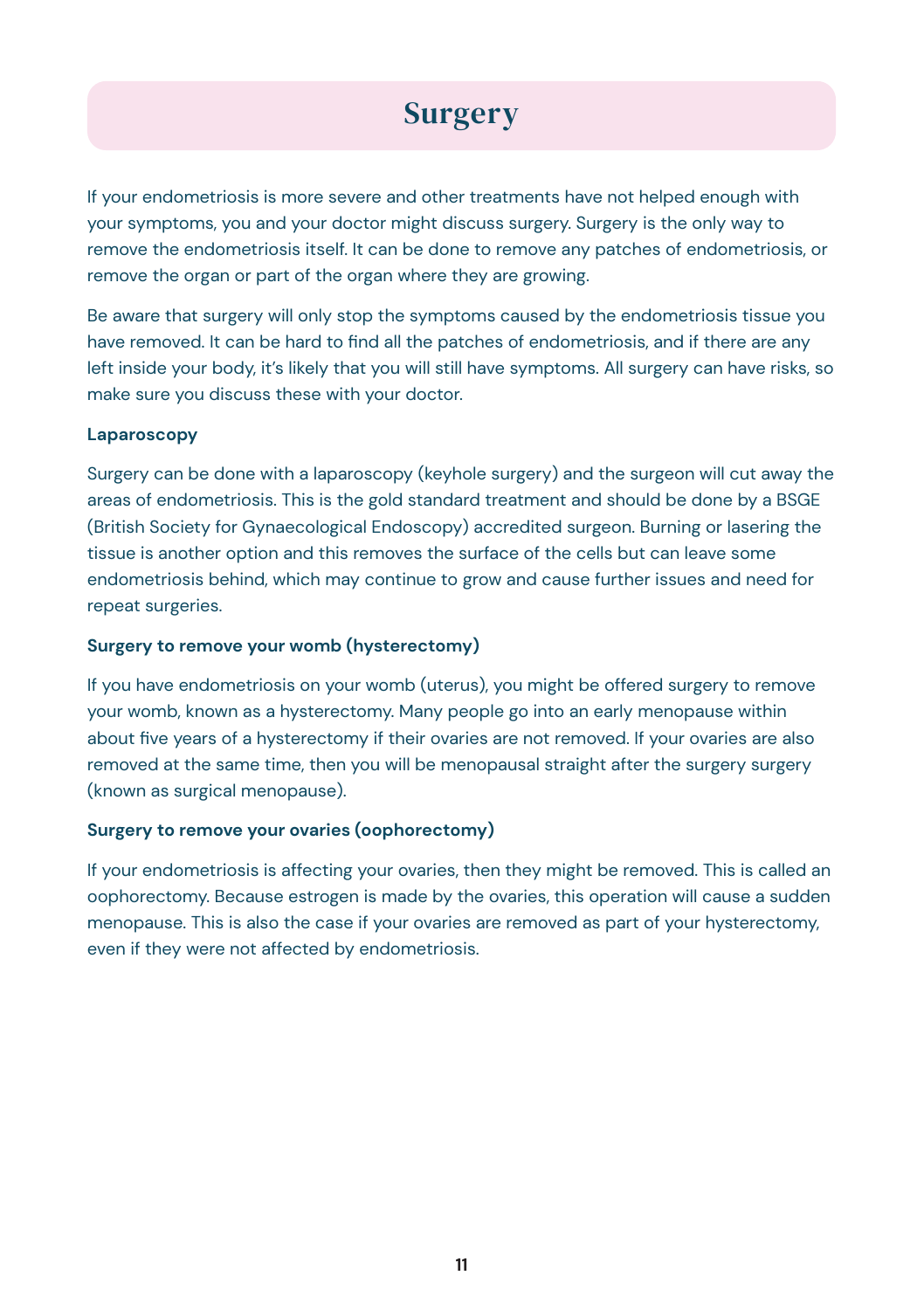#### **Take your time to decide if you want surgery**

A hysterectomy is not the right operation for everyone and it's not a decision to take lightly. Hysterectomy and oophorectomy are irreversible and mean you would not be able to get pregnant naturally and may go into menopause earlier. Consider all the options and discuss things fully with your GP or gynaecologist to make sure you're happy with your decision.

#### **What is a surgical menopause?**

This term usually means a menopause brought on by a surgical intervention and would usually be permanent, as your body won't start producing hormones again if the ovaries have been removed. (If menopause symptoms have started due to medication, it would usually be called an 'induced menopause' and may be temporary or permanent).

With a surgical menopause, symptoms often come on suddenly and these can have a significant impact on your quality of life. So even though your endometriosis symptoms may have stopped, you might have to deal with another group of unpleasant menopausal symptoms instead, if left untreated.

Having the right type and dose of hormone replacement therapy (HRT) is essential as we will explain. This can improve menopausal symptoms and protect your health in the future.

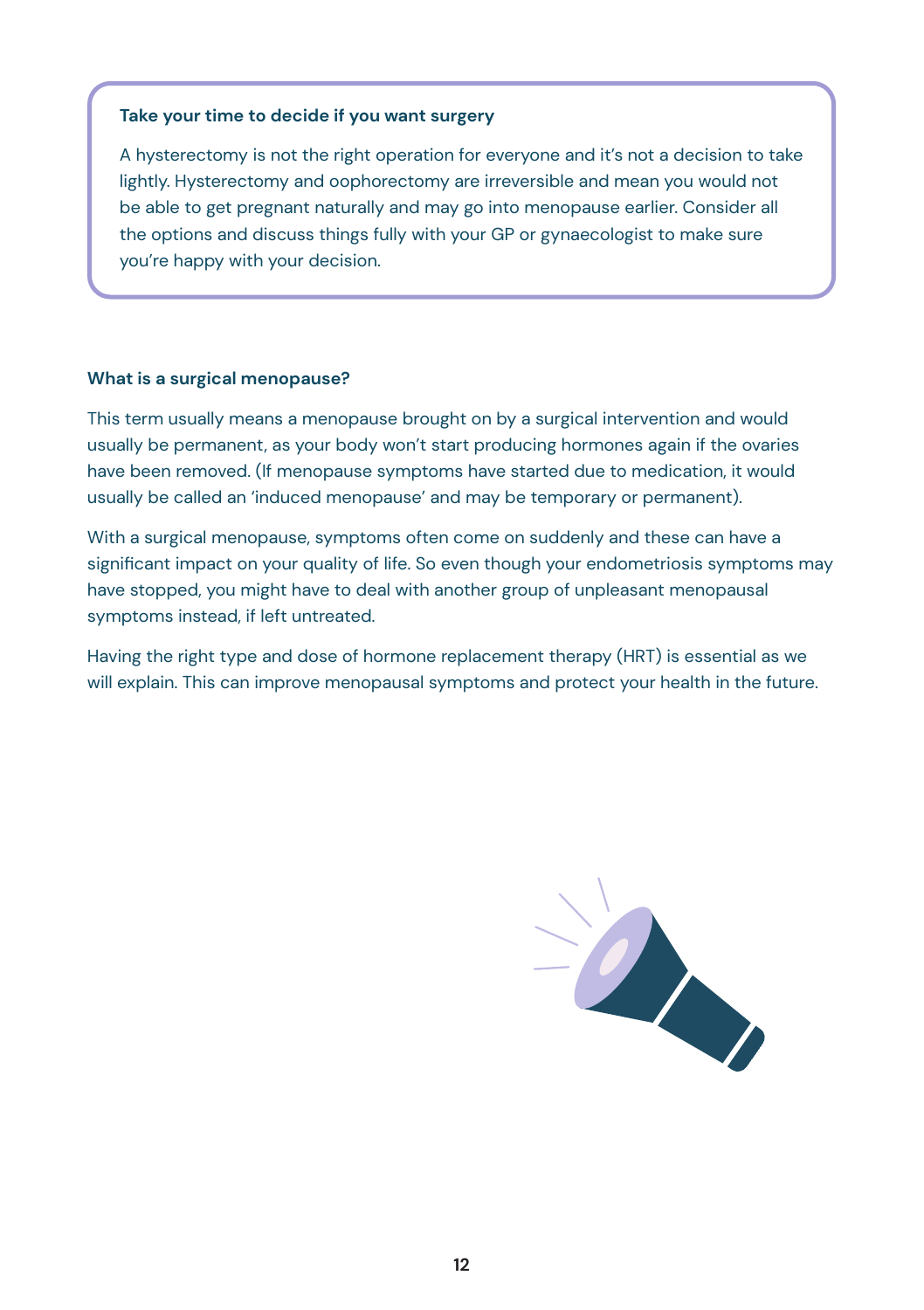### Menopause, HRT and endometriosis

The menopause is when your ovaries stop producing enough hormones and your periods stop. For many, this process happens slowly and naturally over many months or years as your periods begin to change – a time known as the perimenopause. The perimenopause often starts in your early to mid-40's and the average age of the menopause is 51 (when periods have stopped for over a year). In some cases, it can start much earlier, and it is wrong to say that anyone is "too young" for the menopause.

Some people find their endometriosis flares up during the perimenopause because hormones tend to fluctuate more widely before they then start to decline, and these fluctuations can last for several years. Luckily, endometriosis after the menopause (more than a year after your last period or after surgery involving removal of the ovaries) is very rare because of the drop in estrogen. Over time, your endometriosis symptoms should disappear (although you might still have symptoms if you have scarring).

### What are the symptoms of the perimenopause and menopause?

Some peri/menopause symptoms can be common experiences if you're living a busy life, like tiredness or headaches, so it's good to know what to look out for and take a moment to consider the role hormones might be playing.

Like endometriosis, your peri/menopause will be unique to you. You may sail through it and hardly notice anything, or you may feel like a completely different person and battle with a range of symptoms on a daily basis. Most will fall somewhere in between. Here are some of the common changes:

- A change in your periods, including the frequency, pattern or flow
- Hot flushes
- Night sweats
- Mood changes
- Anxiety or worry
- Fatigue and poor sleep
- Brain fog or poor concentration
- Loss of interest in sex or relationships
- Joint pains and muscle aches
- Hair loss and skin dryness
- Worsening migraines and headaches

**The free 'balance' menopause support app is a useful source of information about symptoms and is brimming with practical advice on how to alleviate them, and you can use the app to track your symptoms to understand more about your hormones.**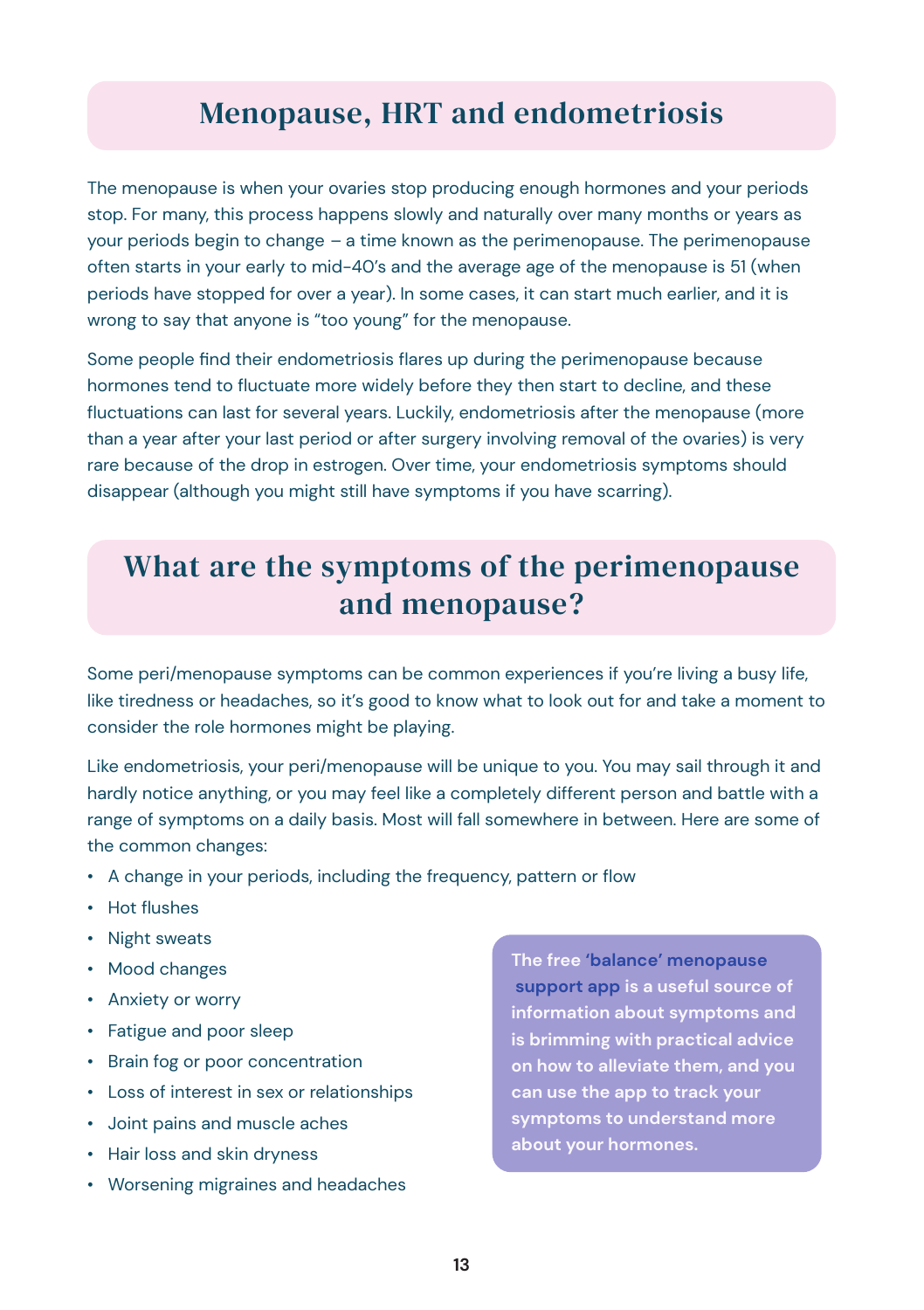- Genital symptoms, including vaginal dryness and soreness.
- Urinary symptoms such as needing to wee more often, leakages of urine and symptoms which feel like cystitis.

#### **Future consequences of the menopause**

As well as being aware of menopausal symptoms, it's important to know that a reduction in your estrogen levels after your periods finish is a permanent state, and this raises your risks of health problems in the future. Your risk of osteoporosis (bone thinning) increases, as does the risk of heart disease, such as heart attacks and strokes, along with the risk of type 2 diabetes and dementia.

#### **Living well**

There's lots you can do to help manage the impact of the perimenopause and menopause, including eating healthily, avoiding too much alcohol and caffeine, staying active, managing stress levels, sleeping well and doing things you enjoy regularly. There's more information on this in the booklet titled 'Living well through your perimenopause and menopause' and on the balance app.

Unfortunately, even if you're doing all the right things, many of you will still have peri/menopausal symptoms, and a higher risk of certain diseases in the future.

# Consider taking HRT

HRT replaces the hormones your body is no longer making, namely estrogen, progesterone and testosterone. It's the most effective treatment for menopausal symptoms, and it also lowers the risk of heart disease and osteoporosis in the future, as well as other conditions such as dementia and type 2 diabetes.

Because of misunderstandings around HRT amongst the public and health professionals, individuals aren't always offered the treatment that would benefit them. This is even more the case with endometriosis. You may have been told HRT isn't suitable for you when in most cases it is.

**If you have endometriosis, it's really important that you have individualised care and advice, ideally from a doctor who specialises in the menopause. You might need higher or lower doses of estrogen or progesterone, as well as testosterone, and these should be tailored to your individual needs.**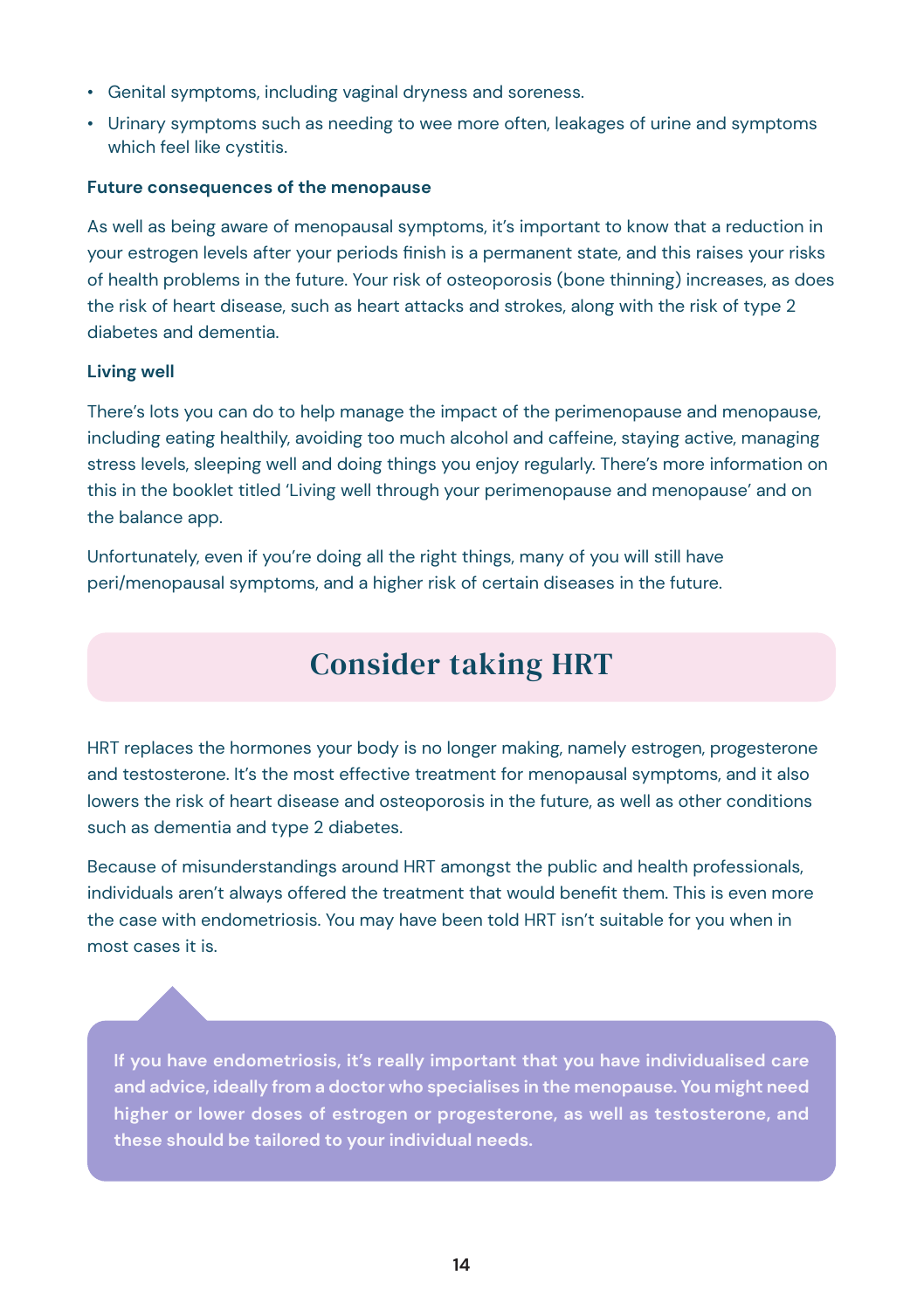# Types and ways of taking HRT

There are different types and doses of HRT and different ways of taking it:

#### **Estrogen**

Estrogen is available to take through your skin (transdermal) via a sticky patch you change twice a week, or a gel or spray that you apply every day. It also comes in tablet form but through the skin is better as there's no risk of blood clots. People in their 30s and 40s often need higher doses of estrogen than those in their 50s and 60s, especially after a surgical menopause.

#### **Progesterone**

As well as estrogen, if you still have your womb (and sometimes even if you don't) you will need to take a form of progesterone to keep your womb lining thin and healthy. This will also suppress the growth of any endometrial tissue elsewhere. The safest type of progesterone is micronised progesterone, known as Utrogestan in the UK. This is identical to the progesterone naturally made in your body and is derived from the yam vegetable – you might hear it called 'body identical' progesterone.

You can take it orally as a capsule daily, or you can insert the capsule into your vagina at night time on alternate nights. Another way of having progesterone is to use the Mirena coil which is inserted into your womb and releases a progestogen slowly. This stays in place for five years and is particularly useful if you are still having periods, as it can cause periods to stop. It is also ideal if you need contraception as it provides both contraception and the progesterone part of HRT for 5 years.

It is preferable to take progesterone every day because it will continue to suppress any endometrial tissue in the body.

#### **Some progesterone pointers if you have endometriosis:**

*You can take progesterone after a hysterectomy, and you might need to*. Doctors sometimes believe that you don't need to take progesterone after a hysterectomy because the role of progesterone is to protect the lining of the womb from estrogen. This makes sense for most people after a hysterectomy, but if you have endometriosis, you might have womb-like tissue (endometriosis) elsewhere in your body. This can cause symptoms if you take estrogen, so you might still need to take progesterone to protect the endometriosis tissue, even if you've had a hysterectomy. Ask your surgeon if all the endometriosis tissue was removed. If they're not sure, then it's safer to take progesterone as well.

*If you had a subtotal hysterectomy (where your cervix is left in place)*, you might have some womb tissue remaining within the cervix. If there is remaining womb tissue, then you might need to take a progesterone on a long-term basis. You can do a test called a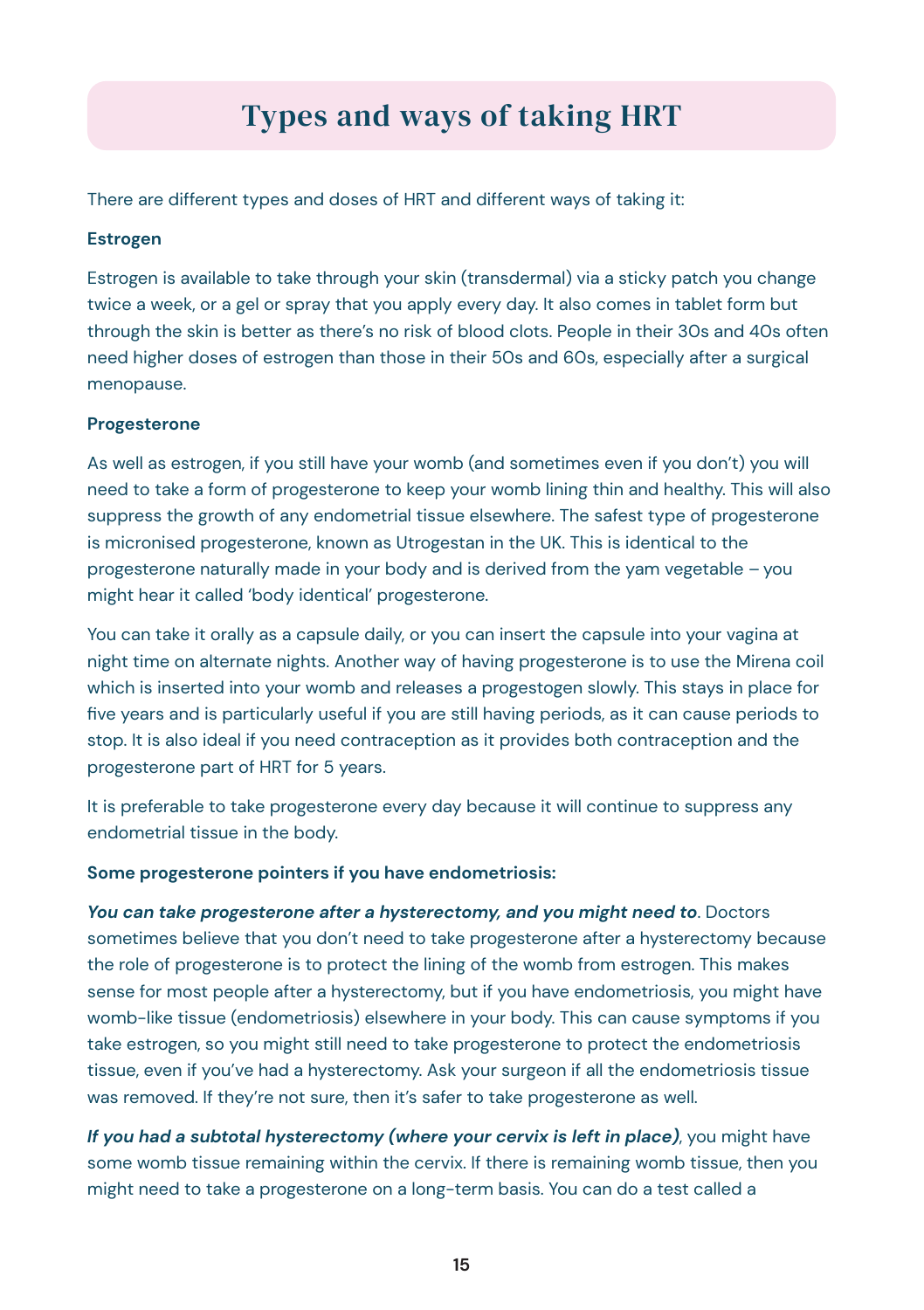'progesterone challenge' to see whether this is necessary. This is where you take estrogen on its own for a month, then you also take progesterone for two weeks, to see if you have any bleeding. Bleeding will show that you do have some womb tissue left in the cervix, and suggests you do need to take progesterone.

*Remember it's your choice*, some people like the effects of taking progesterone as it makes them feel calmer and helps sleep. Others don't respond so well to progesterone, and it can cause PMS-like symptoms such as bloating and low mood. If you have been advised to take progesterone, try using a body identical option (which you could use vaginally) or you could opt for the Mirena if you still have your womb.

> **You can usually have HRT if you have endometriosis. Many doctors are hesitant to give HRT to people with endometriosis because they're worried the estrogen will encourage the endometriosis tissue to grow, but for most this can be well controlled. The hormones are given in a managed and continuous dose rather than fluctuating throughout the month, and you can take progesterone to minimise any adverse effects on the endometriosis deposits.**

#### **Testosterone**

Taking testosterone, in addition to estrogen and progesterone, often helps improve your energy levels, bone and muscle strength, concentration and clarity of thought, and your libido.

Testosterone comes as a cream or gel that you rub into your skin daily. Most GPs don't prescribe this yet for the menopause, as there isn't a licence for it to be used for this reason. You may need to obtain testosterone from a menopause specialist, and you may need to pay for it. Testosterone should only be provided via a doctor and your blood hormone levels should be checked after 3 months and then at least yearly after that.

#### **Vaginal estrogen for genitourinary symptoms**

If you have vaginal and/or urinary symptoms such as vaginal dryness or soreness, leaks of urine, needing to wee more frequently, or more infections like thrush or UTIs (urinary tract infections), you can use estrogen directly inside your vagina. It's available as a pessary (a small tablet you insert into your vagina), or as a cream or gel. Alternatively, you could use a flexible, silicon ring that is placed inside your vagina, which works for about 90 days, called an Estring.

Vaginal estrogen is very safe and can be taken long-term, alongside HRT, and it should not have adverse effects on endometriosis tissue in other areas of your body.

There is also another hormonal vaginal treatment called Intrarosa, a pessary that contains DHEA. This converts to both estrogen and testosterone and is also a safer option.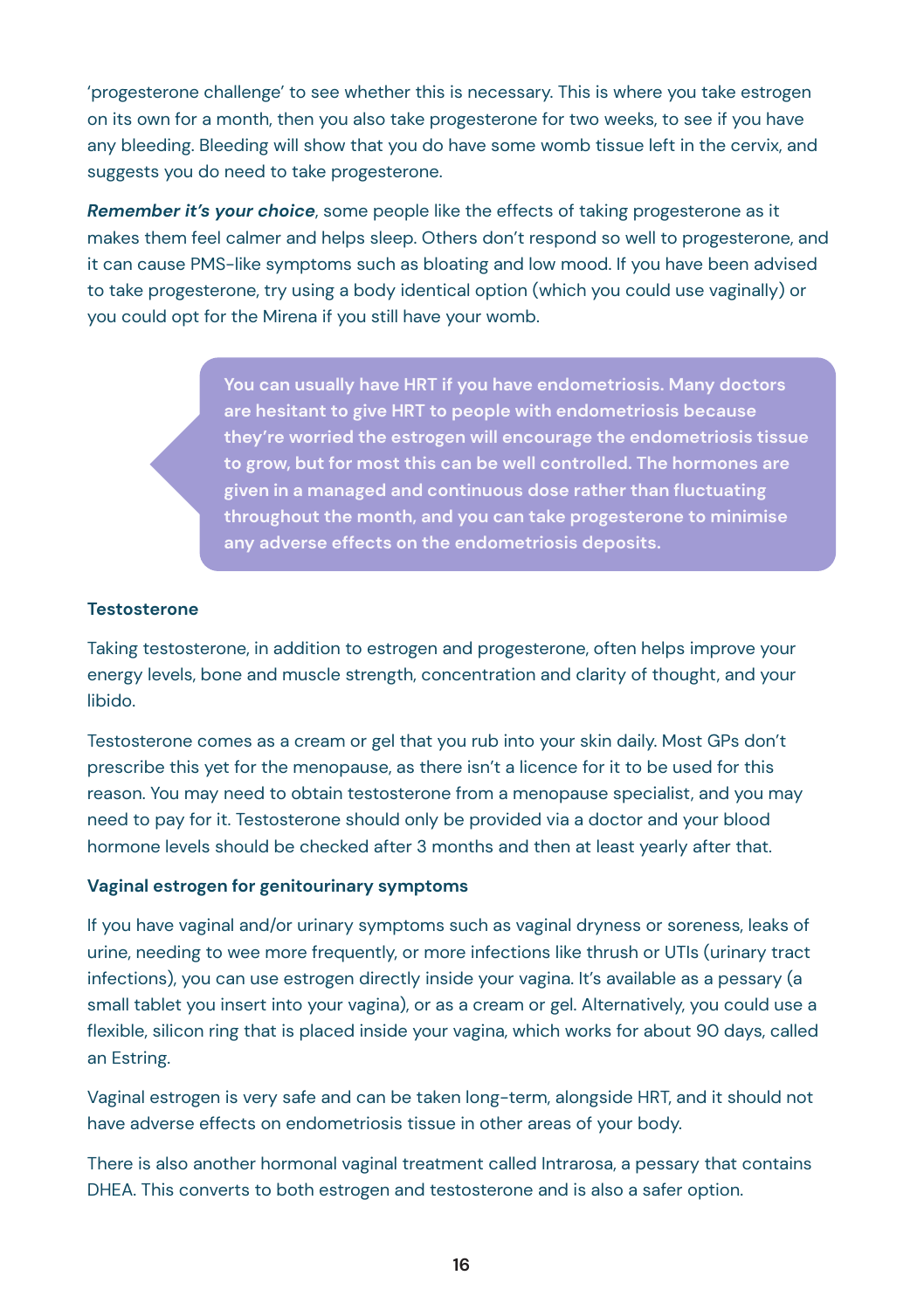# Are there any risks with HRT?

For the vast majority of people taking HRT, the benefits outweigh any risks.

#### **Breast Cancer**

It can be common for people to worry about breast cancer when taking HRT. Most types of HRT do not actually increase the risk of breast cancer. The only type that might have a very small risk is HRT containing both estrogen and the older, synthetic types of progestogen. And this is only if you're over 51 years. The risk is related to the type of progestogen in the HRT and not the estrogen. Taking micronised progesterone (the body identical progesterone) has **not** been shown in studies to have a statistically significant increased risk of breast cancer.

Even if you're over 51 years and take the synthetic type, such as combined HRT patches, the risk is very low. In fact, the risk is less than the increased risk if you drank a couple of glasses of wine each night or the risk of being overweight. And it's worth bearing in mind that this small risk has never been shown to increase the risk of death from breast cancer. The risk of breast cancer when using the Mirena Coil has been shown to be less than that of other synthetic progestogens.

If you've had a hysterectomy and are taking estrogen without a progestogen, you actually have a **lower** risk of developing breast cancer than someone who doesn't take HRT at all.

#### **Blood clot**

If you take estrogen as tablets, you have a small increased risk of developing a clot in your veins or of having a stroke, especially if you're very overweight, have had a clot or stroke in the past or are a smoker. Remember, there is no increased risk of clot if you take the estrogen through the skin in a patch, gel or spray.

#### **Bottom Line**

There is a lack of high-quality research exploring the effects of HRT in people with endometriosis in particular. It's possible that the estrogen could stimulate the tissue in some cases, but for most, once their endometriosis and menopausal symptoms are managed with HRT, the endometriosis doesn't come back and the benefits to their quality of life and future health far outweigh any risks.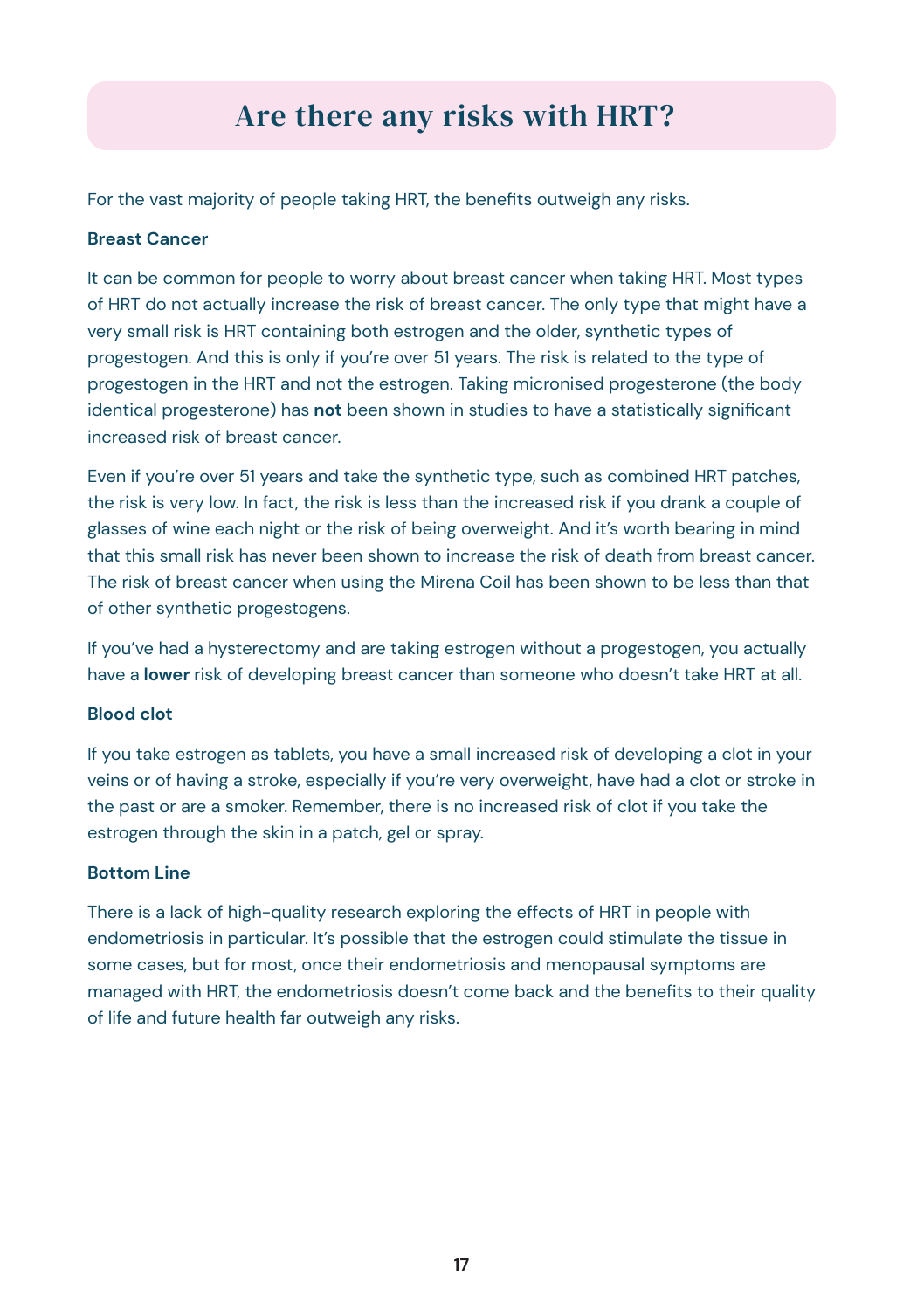### Living with endometriosis and the menopause

Endometriosis can affect you in many ways. Throw the menopause into the mix, and you may feel overwhelmed, emotional and at a loss on some days. This is normal, just take each day at a time and think about ways you can help your emotions and wellbeing.

**"As I live with both endometriosis and surgical menopause, I realise the detrimental impact this can have on your mental health, so it's vital to get as much support and guidance as possible and speak to people close to you about how it is affecting you."**

المستخدم المستخدم المستخدم المستخدم المستخدم المستخدم المستخدم المستخدم المستخدم المستخدم المستخدم المستخدم ال<br>والمستخدم المستخدم المستخدم المستخدم المستخدم المستخدم المستخدم المستخدم المستخدم المستخدم المستخدم المستخدم

### **Wellbeing**

#### **Your mental health**

The strain of trying to find out what's going on with your body, finding treatments that work for you, and issues around fertility can all make you feel anxious, confused, stressed or depressed, and lower your confidence and self-esteem. Talking to others, taking the right type of hormones and finding self-management strategies can really help.

#### **Fatigue**

Pain and other symptoms might mean you can't sleep well, and stress and worry can be tiring. Feeling very tired and low in energy can stop you doing the things you want to do and affect your work and quality of life. Treat your energy like a battery, you only have a certain amount. Prioritise the things you want to do and do those first, pace yourself, and make sure you have time to rest. Testosterone replacement can help energy levels if the struggle is ongoing.

#### **Feeling isolated**

If you're not feeling up to socialising, you've seen health professionals who don't seem to take you seriously, or you have friends, colleagues and loved ones who don't understand, endometriosis and/or the menopause can leave you feeling isolated. Talk to a trusted family member or friend and see page 21 for information on getting support.

#### **Work and money**

Pain and other symptoms can affect your ability to work. If you're employed and can't work for more than three days at a time, you may be entitled to Statutory Sick Pay (SSP) which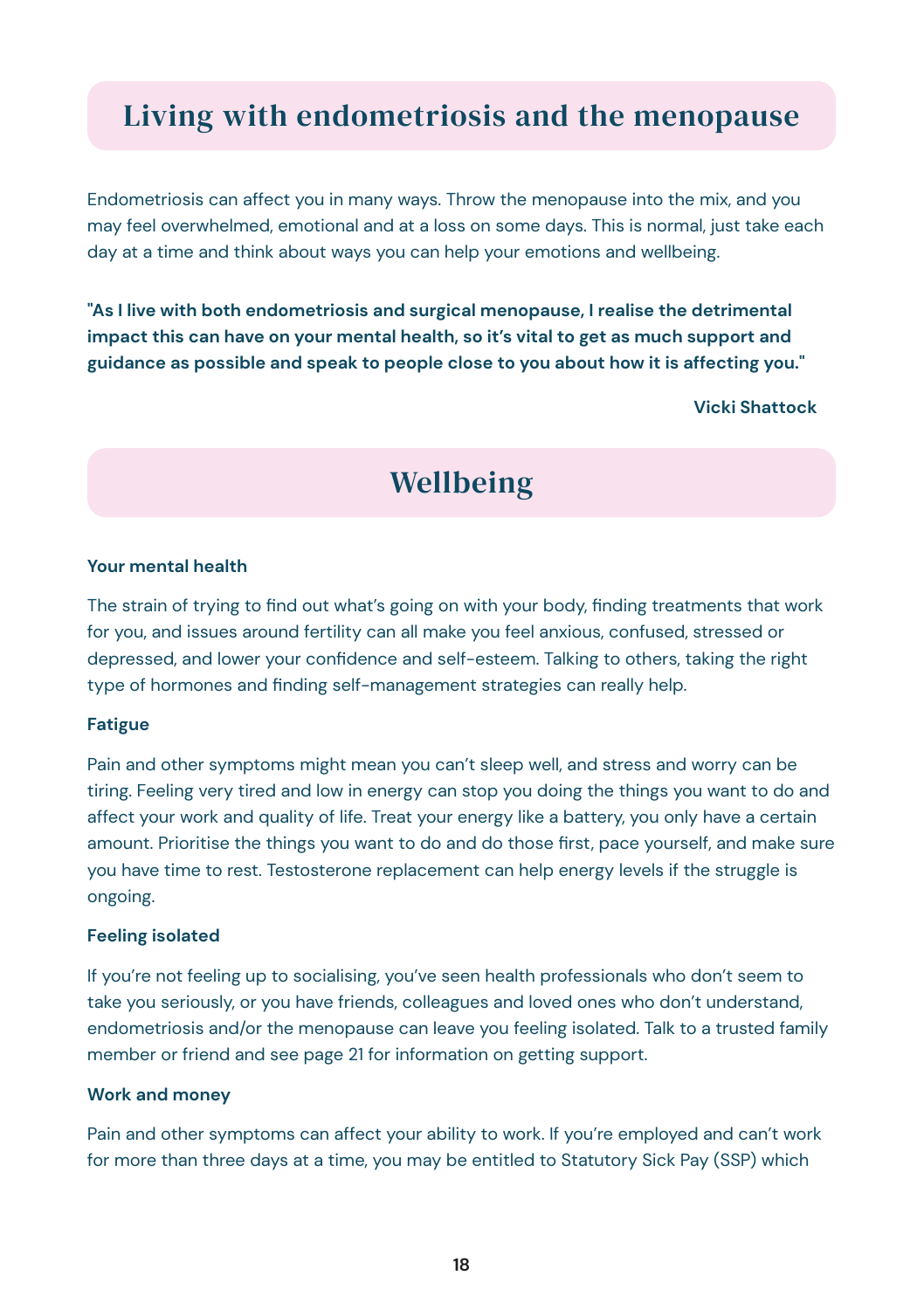will be paid by your employer. You can also ask for flexible working conditions if you need days off only at certain times, for example, around your period. You may meet the criteria for a disability which means your employer has to make reasonable adjustments under the Equality Act so that you can continue working. Speak to your line manager, HR, or your Occupational Health team if your workplace has one, to discuss how endometriosis and the peri/menopause is affecting you at work

### Sex and relationships

Living with endometriosis can put a strain on intimate relationships. Problems with work and money, socialising or simply doing everyday tasks, plus the stress of trying to find the right treatments or dealing with fertility issues or the menopause can all take their toll. No one wants to see their partner in pain and your partner might want to help but doesn't know how.

Endometriosis can also affect your sex life which can be frustrating for both of you. Sex can be painful or you may have long, painful periods, and your partner might be worried about hurting you. You might feel too tired or unwell, and both of you might feel guilty, either for expressing sexual needs or for not wanting to have sex.

While there is no magic solution, there are strategies you can try to strengthen your connection and communication with each other. For example, discuss ways your partner can support you practically and emotionally. This gives them a role in your life that they know will genuinely support you, such as discussing treatment decisions and coming to appointments with you.

Showing physical intimacy through touching, kissing and cuddling can reassure you both and bring you closer together. Communication is key. No one can know what another person is thinking or feeling, so talk to each other and let them know. Choose times when you have time and space, and if either of you feel too stressed, you can come back to the conversation later.

If you need some help understanding each other and finding ways forward, you can ask for a referral to a counsellor or therapist. Although it's not easy, coping with endometriosis and the perimenopause or menopause can make relationships stronger as you learn to communicate with each other. www.relate.org.uk is a good place to start for relationship support.

**"You should be given a management plan including physiotherapy, mental health support and monitoring. Don't settle for just the painkillers. There is support available through the NHS. Do your own research, be your own advocate, and find out what's available."** 

 **Vicki Shattock**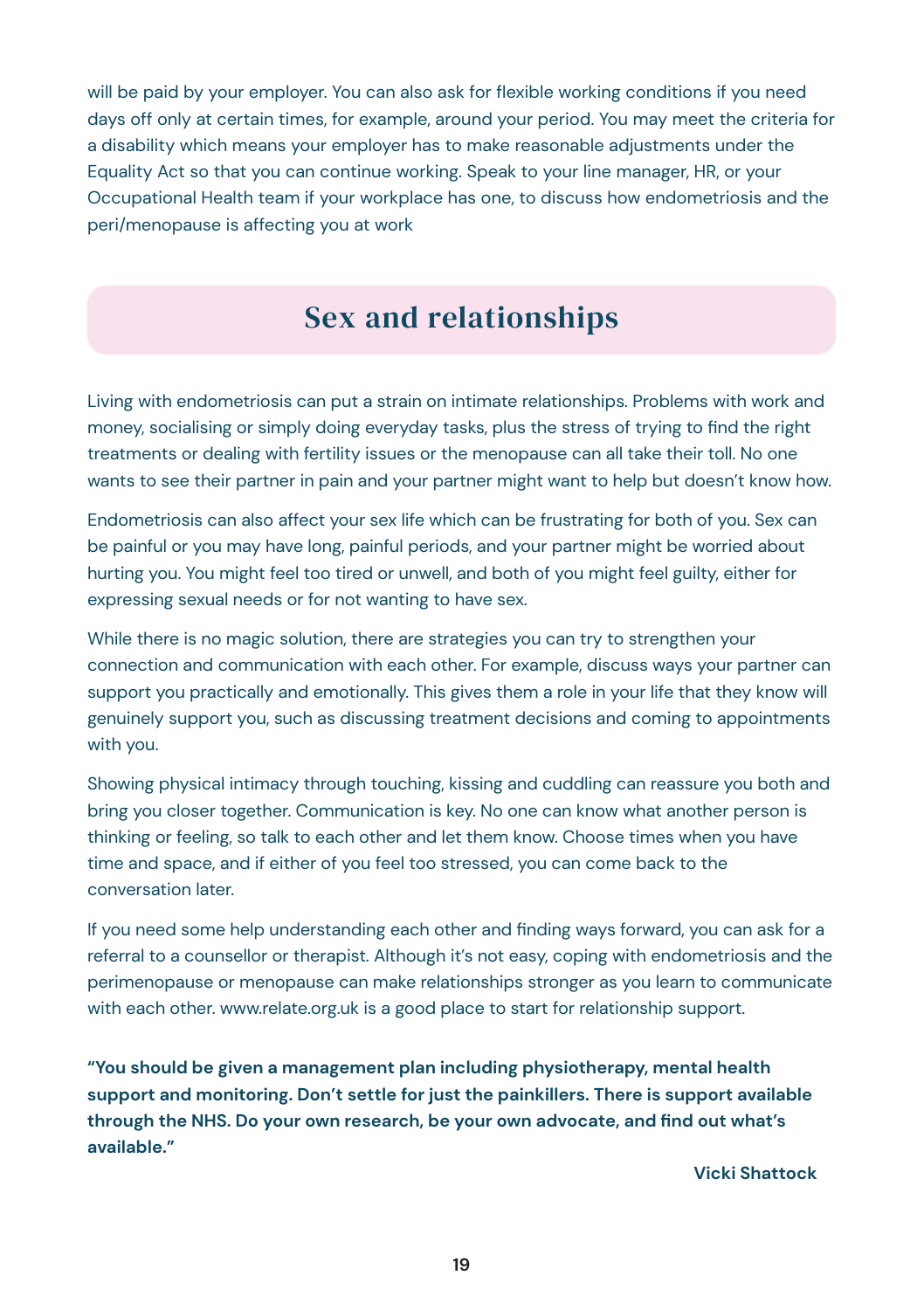## Self-management

There are things you can do to manage the impact endometriosis has on your life.

#### **Self-management courses**

Self-management courses, known as Expert Patient Programmes, are courses led by patients who have become experts in managing their own conditions and can give you the tools to do the same. Find out more from Self Management UK, or ask your GP about courses near you.

#### **Complimentary therapies**

Many people find complimentary therapies help with their symptoms, although there is not much research to back them up. It's always a good idea to see a registered, qualified practitioner, and let your healthcare professionals know about any you'd like to try in case therapies might interact with your medications, especially herbal remedies and supplements.

Some complimentary therapies include:

- acupuncture
- herbal remedies and homeopathy
- osteopathy
- reiki
- relaxation and stress management techniques
- reflexology
- yoga.

www.endometriosis-uk.org have more information about these therapies.

### **Dietary changes**

Making changes to what you eat may help. You could ask to speak to a clinical nutritionist that has an interest in endometriosis for more advice.

### **Healthy choices**

Take care of all aspects of your health. Avoid smoking and limit alcohol, try to get a good night's sleep and do things that make you feel better, such as yoga, outdoors activities, and other hobbies you find relaxing.

### **Acceptance**

Rather than focussing on a cure, some people living with endometriosis find it helps to accept they have a condition and focus on managing it as well as they can. It's possible to feel optimistic about the future while accepting the present.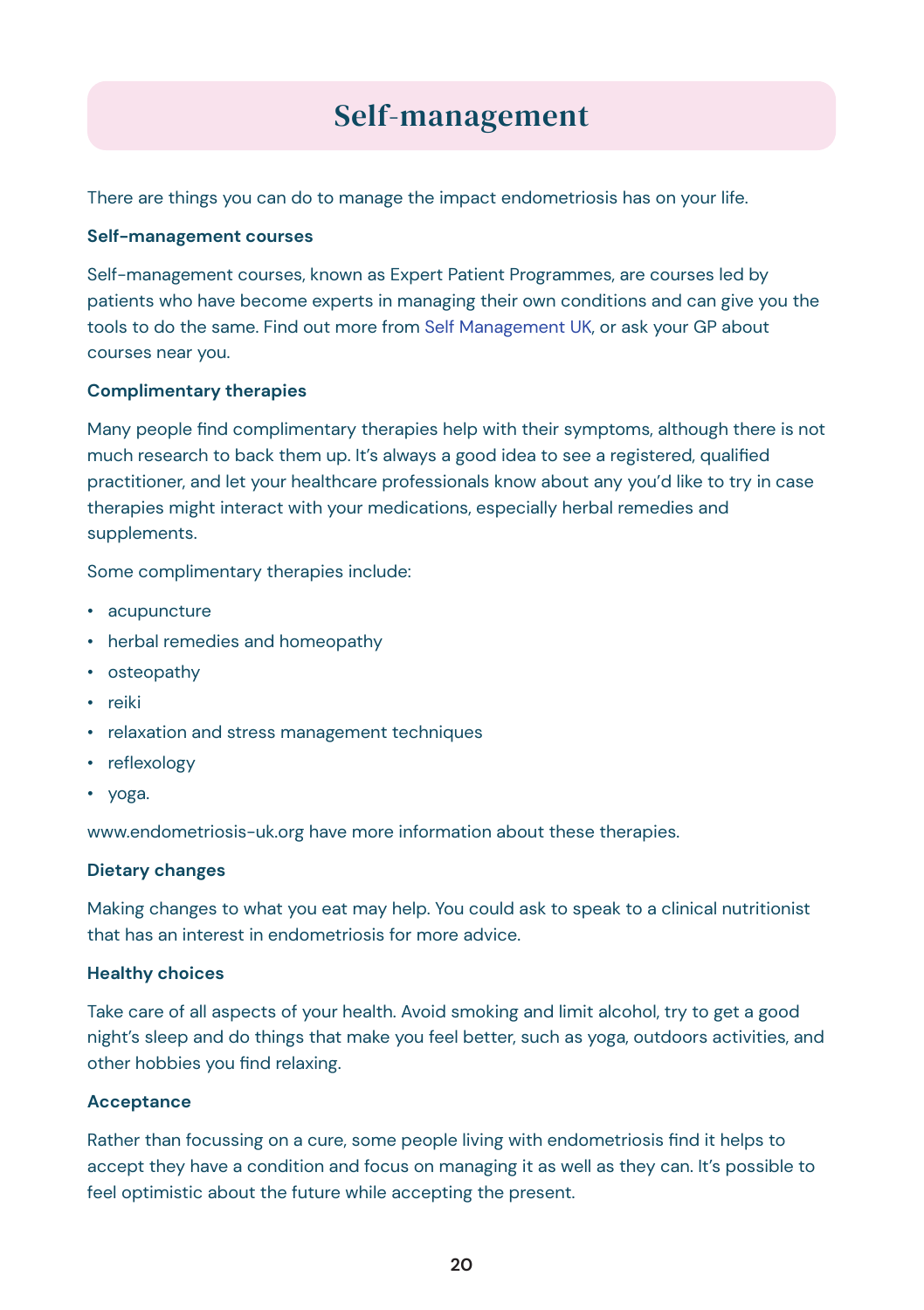### Find support

Around 1.5 million people in the UK are living with endometriosis so remember you're not alone and there are people who can support you. Culturally, we are not used to talking about periods, sex and sometimes even our emotions, but staying silent only adds to the feeling of isolation, hopelessness or embarrassment. Make sure you talk about what's going on for you so that you can feel understood, and it often helps reduce or dispel negative feelings.

**Talk to your friends, family and partners.** Talking to partners, friends and family can strengthen your relationships with them. Explain what's going on and how it's impacting you and if there's anything they can do to help. If you don't have friends or family you want to talk to, or they're not able to understand, there are professionals and support groups who are well placed to listen.

**See a counsellor.** Your GP should be able to refer you to a counsellor or therapist. There are different types of talking therapies that can help in different ways, including CBT (cognitive behavioural therapy). The British Association of Counselling and Psychotherapy is a good place to find a counsellor.

Find a support group, or start one. There are local support groups run by volunteers where you can meet other people affected by endometriosis. Talking to people who understand can be very helpful. You might be able to start one and support others too. Ask your GP, search online or visit www.endometriosis-uk.org who also have an online community.

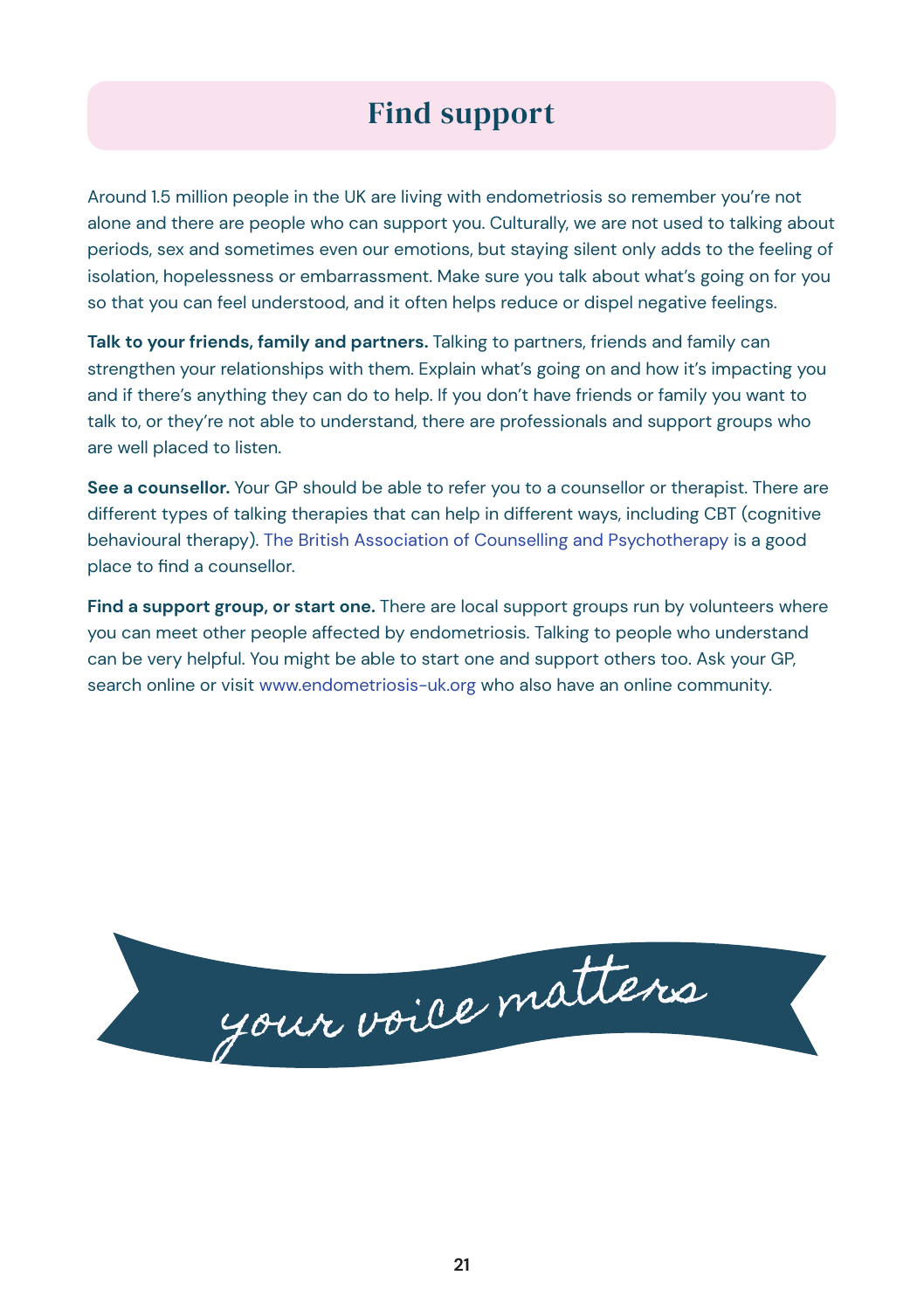### Be your own advocate

It can feel unnatural or uncomfortable to ask for someone's time, attention and support. It can feel like you're somehow 'breaking the rules' by challenging an authority figure such as a health professional. It can be stressful knowing you might hear the word 'no'. Now is the time to change this. You have every right to ask for information, tests and treatment. This is your body and your health and no-one else has as vested an interest in it like you do. What you are asking for is legitimate and valid. If you are told 'no' or you're not getting the support you need, then you might need to try again or go elsewhere.

#### **Make decisions about treatment with your doctor.**

Guidelines from the General Medical Council and recommendations from NICE state how how decisions should be made between a patient and doctor and specify that a shared decision making process should be used. This involves:

• encouraging the patient to take an active role in making decisions about their treatment

• taking into account what is most important to the patient, their expressed needs and priorities and treatment options are explained in light of these

• open discussion of the risks, benefits, and consequences of each treatment option, including doing nothing, with the acceptance that the patient's views can differ to the professional's

• allow time to answer questions and time to make decisions, making it clear that the patient can change their mind down the line

• come to a joint decision that is satisfactory to the patient

These conversations should include information about the various ways to take HRT and an explanation about how what's likely to happen if you do nothing, as well as the risks of any possible treatment. They should support you to come to a decision about what treatment you would like and respect your right to make that choice.

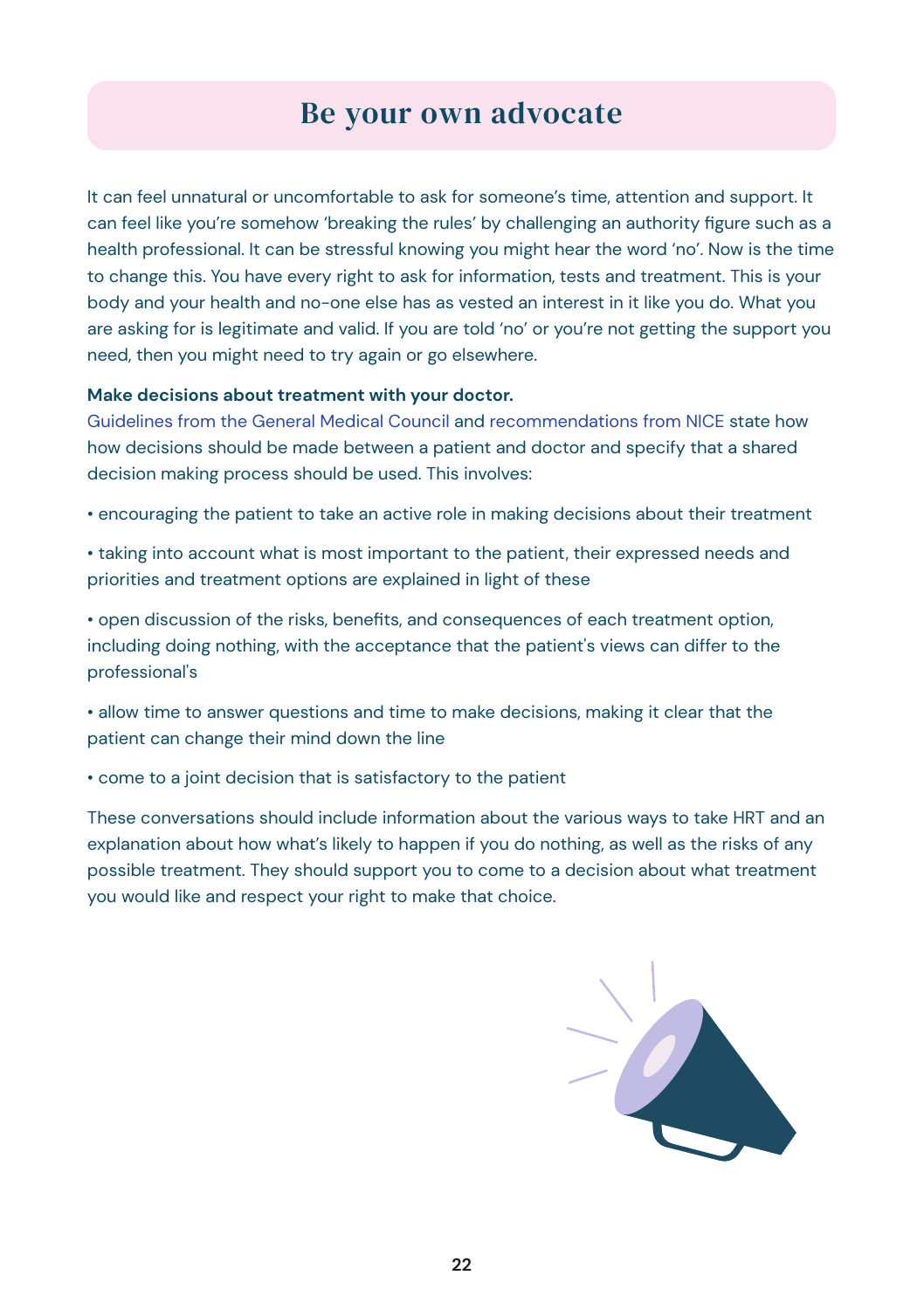### For better discussions with your doctor:

**Do your own research and be prepared.** Visit www.endometriosis-uk.org for more on medical guidelines on endometriosis from the National Institute for Health and Care Excellence. Read more about the menopause and HRT at www.balancemenopause.com and you may want to look at the NICE guidelines on managing

**Keep a record of your symptoms** to show a clear account of the range and severity and how they're affecting your daily life. You could use the balance menopause support app or complete the Menopause Symptom Questionnaire to do this. You can treatment. If you're considering systemic HRT or vaginal estrogen, learn about the

**Plan the time you need** to discuss matters adequately; you might want to ask for a double appointment or spread discussions out over separate appointments. Write comments or questions down if you're worried about forgetting in the moment.

Inform your doctor about what you are wanting to discuss prior to the appointment, this will ensure you get the most out of your consultation.

**Know your rights as a patient.** Doctors will be more likely to consider your views if you can show you are fully informed. Regarding your decision as 'unwise' is not enough of a you're fully aware of all the implications of that choice and have weighed up your

**Be persistent but polite.** If you do not get the desired outcome at the first endometriosis and if there is no one with that interest, consider changing practices to

**Find accredited endometriosis centres.** The British Society for Gynaecological Endoscopy (BSGE) has information about accredited treatment centres where there are surgeons, gynaecologists and nurses who specialise in endometriosis. Specialist nurses can support you and your partner if you have severe or complex endometriosis.

**Stay hopeful.** Attitudes and awareness are changing among health professionals. The Royal College of Obstetricians and Gynaecologists are training more surgeons in laparoscopy, and patient groups are also making endometriosis better known.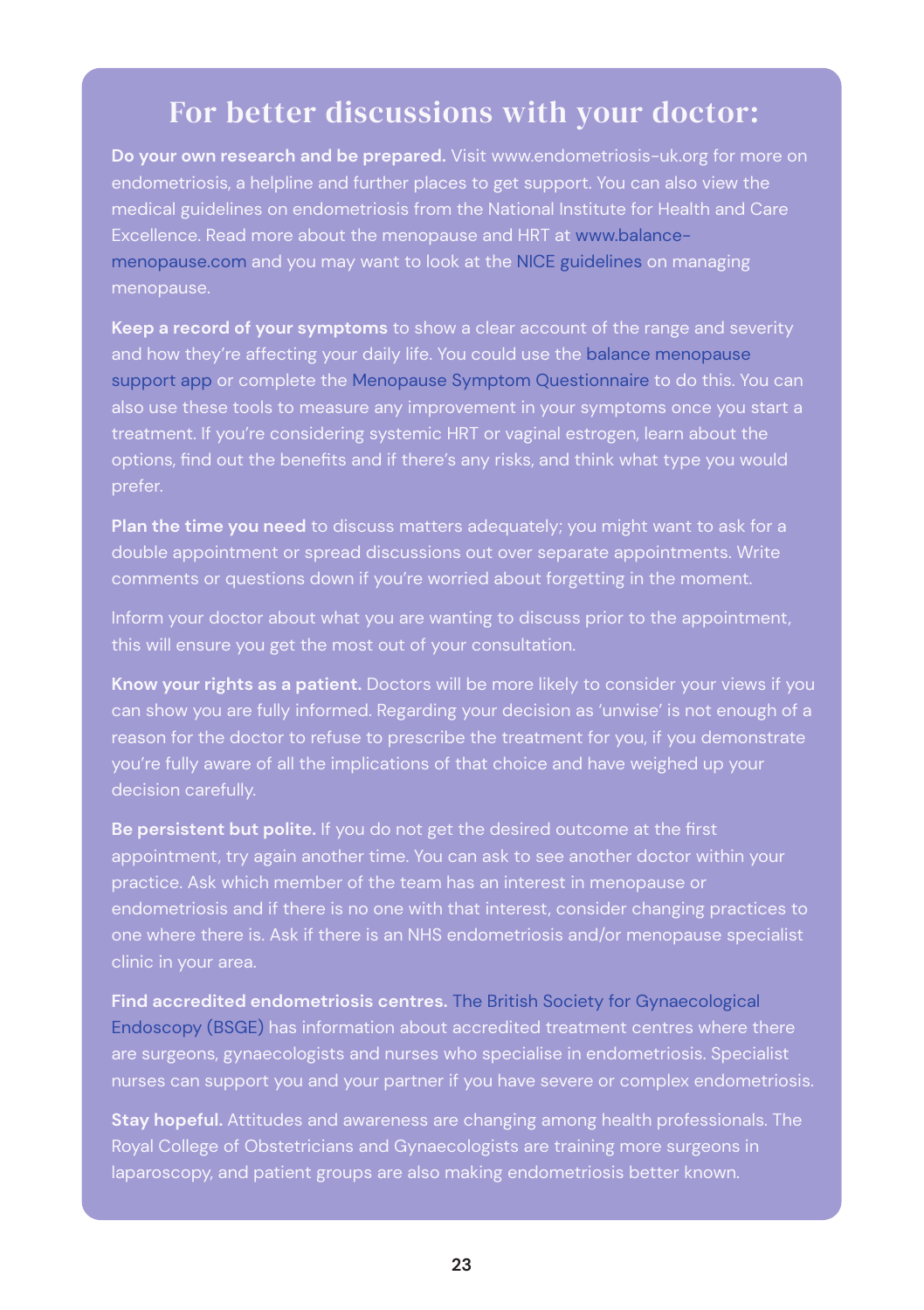**"I didn't set up a support group so that I could get support, but now that it's there, I didn't know how much I needed it. It's so important to not feel alone. One in ten women have endometriosis and yet we don't speak about it – you can be in a room full of women and noone's talking about it. Because there's a lack of awareness, there's a lack of support. We can change that."**

**Vicki Shattock**